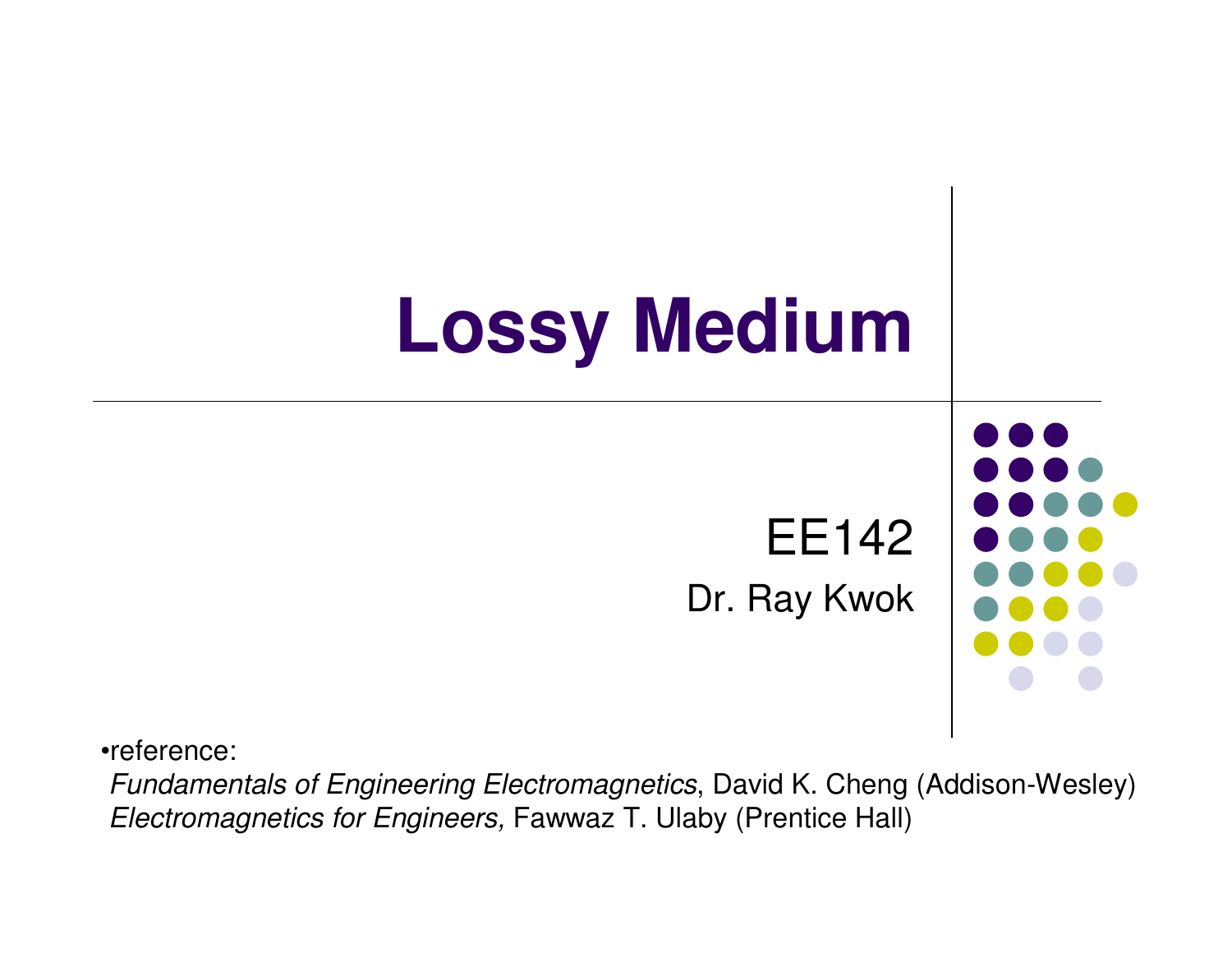### **Ohm's Law**





- Low resistivity => "conductor"  $\sim$ <10<sup>-5</sup> Ω cm ( <del>Ω</del> T )
- $\bullet$ High resistivity => "insulator" ~>10<sup>10</sup>  $\Omega$  om
- Intermediate resistivity => "semiconductor"  $\bullet$ typical  $~\sim$ 10<sup>-3</sup> to 10<sup>5</sup> Ω om (  $\odot$  e<sup>Eg/kT</sup> )
- $\bullet$ unit of conductivity =  $S/m = Siemens/meter = mh<sub>O</sub>/m = (\Omega - m<sup>1</sup>)$

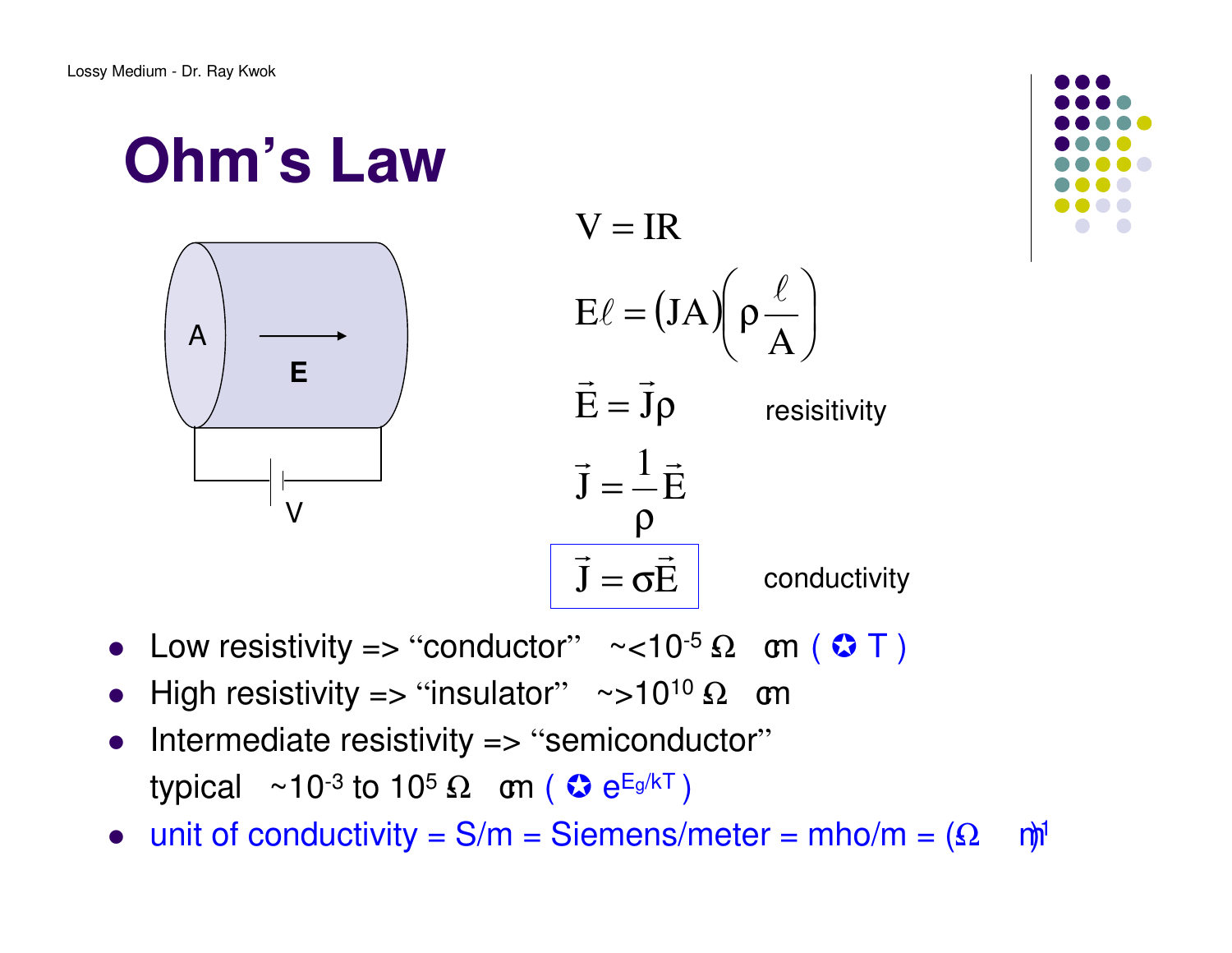# **EM Wave through medium**

$$
\begin{aligned}\n\boldsymbol{\epsilon}\nabla \cdot \vec{\mathbf{E}} &= \rho_{\mathrm{f}} \\
\nabla \times \vec{\mathbf{E}} &= -\mu \frac{\partial \vec{\mathbf{H}}}{\partial t} \\
\nabla \cdot \vec{\mathbf{H}} &= 0 \\
\nabla \times \vec{\mathbf{H}} &= \vec{\mathbf{J}}_{\mathrm{f}} + \boldsymbol{\epsilon} \frac{\partial \vec{\mathbf{E}}}{\partial t} \\
\end{aligned}\n\qquad\n\begin{aligned}\n\text{ (homogeneous,} \\
\text{linear, isotropic)} \\
\nabla \times \vec{\mathbf{E}} &= -\text{j} \omega \mu \vec{\mathbf{H}} \\
\nabla \cdot \vec{\mathbf{H}} &= 0 \\
\nabla \times \vec{\mathbf{H}} &= \vec{\mathbf{J}}_{\mathrm{f}} + \text{j} \omega \boldsymbol{\epsilon} \vec{\mathbf{E}}\n\end{aligned}
$$

$$
\nabla \times \vec{H} = (\sigma + j\omega \varepsilon) \vec{E} = j\omega \left( \varepsilon + \frac{\sigma}{j\omega} \right) \vec{E} = j\omega \varepsilon_c \vec{E}
$$
  

$$
\varepsilon_c \equiv \varepsilon - j\frac{\sigma}{\omega} \equiv \varepsilon - j\varepsilon''
$$
finite  $\sigma$  means complex  $\varepsilon$ 

$$
\varepsilon_{c} \equiv \varepsilon - j\frac{\sigma}{\omega} \equiv \varepsilon' - j\varepsilon''
$$

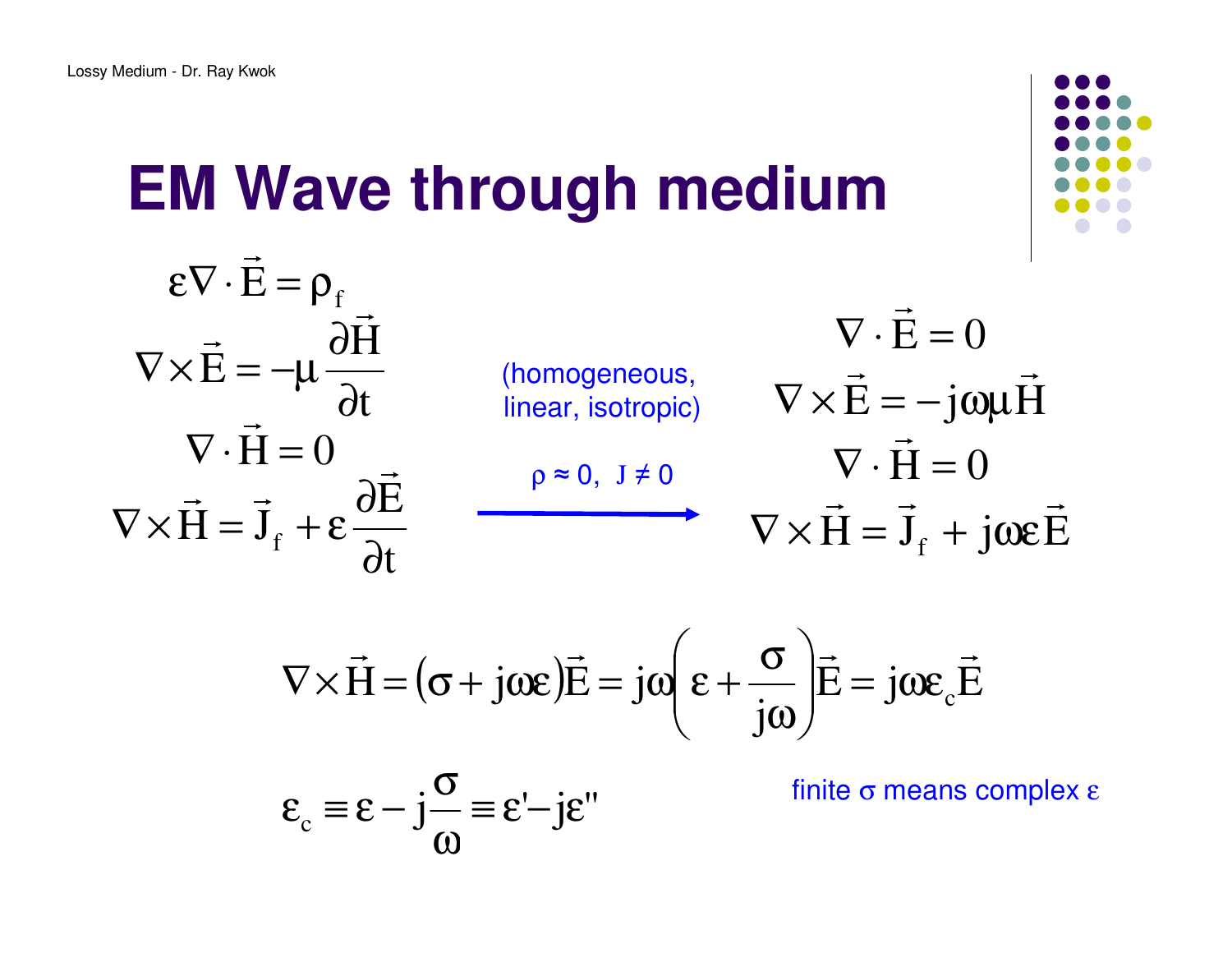|                        |                                                             | <b>Loss Tangent</b> | Ма                                                                            |
|------------------------|-------------------------------------------------------------|---------------------|-------------------------------------------------------------------------------|
| $\tan \delta \equiv -$ | $\boldsymbol{\varepsilon}$ "<br>$\boldsymbol{\mathcal{E}}'$ | $\omega\varepsilon$ | Alumina (9<br>Barium teti<br>Beeswax<br>Beryllia<br>Ceramic (A<br>Fused quart |

good conductor σ >> ωεgood insulator σ << ωε

Low tan $\delta \rightarrow$  low dielectric loss

the smaller, the better !!!

DIELECTRIC CONSTANTS AND LOSS TANGENTS **FOR SOME MATERIALS** 

| Material                | Frequency | $\epsilon_r$ | $\tan \delta (25^{\circ}C)$ |
|-------------------------|-----------|--------------|-----------------------------|
| Alumina (99.5%)         | $10$ GHz  | $9.5 - 10.$  | 0.0003                      |
| Barium tetratitanate    | 6 GHz     | $37 + 5\%$   | 0.0005                      |
| Beeswax                 | 10 GHz    | 2.35         | 0.005                       |
| Beryllia                | 10 GHz    | 6.4          | 0.0003                      |
| Ceramic (A-35)          | 3 GHz     | 5.60         | 0.0041                      |
| Fused quartz            | 10 GHz    | 3.78         | 0.0001                      |
| Gallium arsenide        | 10 GHz    | 13.          | 0.006                       |
| Glass (pyrex)           | 3 GHz     | 4.82         | 0.0054                      |
| Glazed ceramic          | 10 GHz    | 7.2          | 0.008                       |
| Lucite                  | $10$ GHz  | 2.56         | 0.005                       |
| Nylon $(610)$           | 3 GHz     | 2.84         | 0.012                       |
| Parafin                 | 10 GHz    | 2.24         | 0.0002                      |
| Plexiglass              | 3 GHz     | 2.60         | 0.0057                      |
| Polyethylene            | 10 GHz    | 2.25         | 0.0004                      |
| Polystyrene             | 10 GHz    | 2.54         | 0.00033                     |
| Porcelain (dry process) | 100 MHz   | 5.04         |                             |
| Rexolite (1422)         | 3 GHz     | 2.54         | 0.0078<br>0.00048           |
| Silicon                 | 10 GHz    | 11.9         | 0.004                       |
| Styrofoam (103.7)       | 3 GHz     | 1.03         | 0.0001                      |
| Teflon                  | 10 GHz    | 2.08         |                             |
| Titania (D-100)         | 6 GHz     | $96 \pm 5\%$ | 0.0004                      |
| Vaseline                | 10 GHz    | 2.16         | 0.001                       |
| Water (distilled)       | 3 GHz     | 76.7         | 0.001<br>0.157              |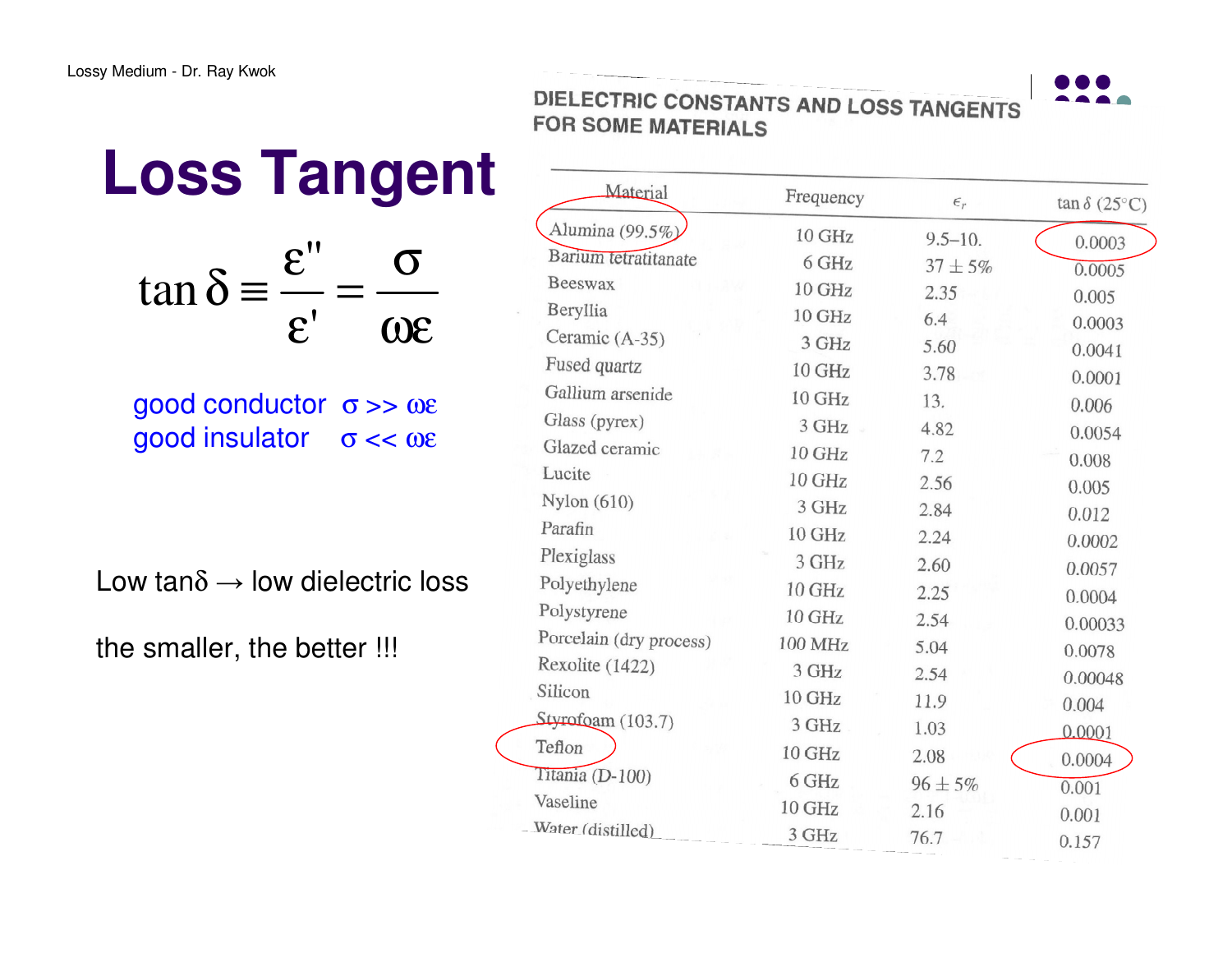### **Example**



 $\frac{(\mathrm{E}\ell)^2}{\phantom{0}} = \frac{1}{\phantom{0}} \sigma \mathrm{E}$ 

 $\frac{\ell}{4} = \frac{1}{2} \sigma E^2(\ell A)$ 

A sinusoidal E-field with amplitude of 250 V/m and frequency 1 GHz exists in a lossy dielectric medium that has a  $\varepsilon$ <sub>r</sub> = 2.5 and loss tangent of 0.001. Find the average power dissipated in the medium per cubic meter.

$$
\tan \delta = 0.001 = \frac{\sigma}{\omega \epsilon} = \frac{\sigma}{\omega \epsilon_{\text{o}} \epsilon_{\text{r}}} = \frac{\sigma}{\left(2\pi \cdot 10^9\right) \left(\frac{10^{-9}}{36\pi}\right)} (2.5)
$$
  

$$
\sigma = 1.39 \cdot 10^{-4} \qquad \text{S/m}
$$

$$
\sigma = 1.39 \cdot 10^{-4} \qquad \text{S/m}
$$

The average power dissipated <u>per unit volume</u> is

$$
\frac{P_{\text{ave}}}{V} = \frac{1}{2} \vec{J} \cdot \vec{E} = \frac{1}{2} \sigma E^2 = \frac{1}{2} (1.39 \cdot 10^{-4}) (250)^2
$$
  
\n
$$
\frac{P_{\text{ave}}}{V} = 4.34 \quad W/m^2
$$
  
\n
$$
P_{\text{ave}} = \frac{1}{2} \frac{V^2}{R} = \frac{1}{2} \frac{(E\ell)^2}{\rho \ell/A} = \frac{1}{2} \sigma E^2 (\ell)
$$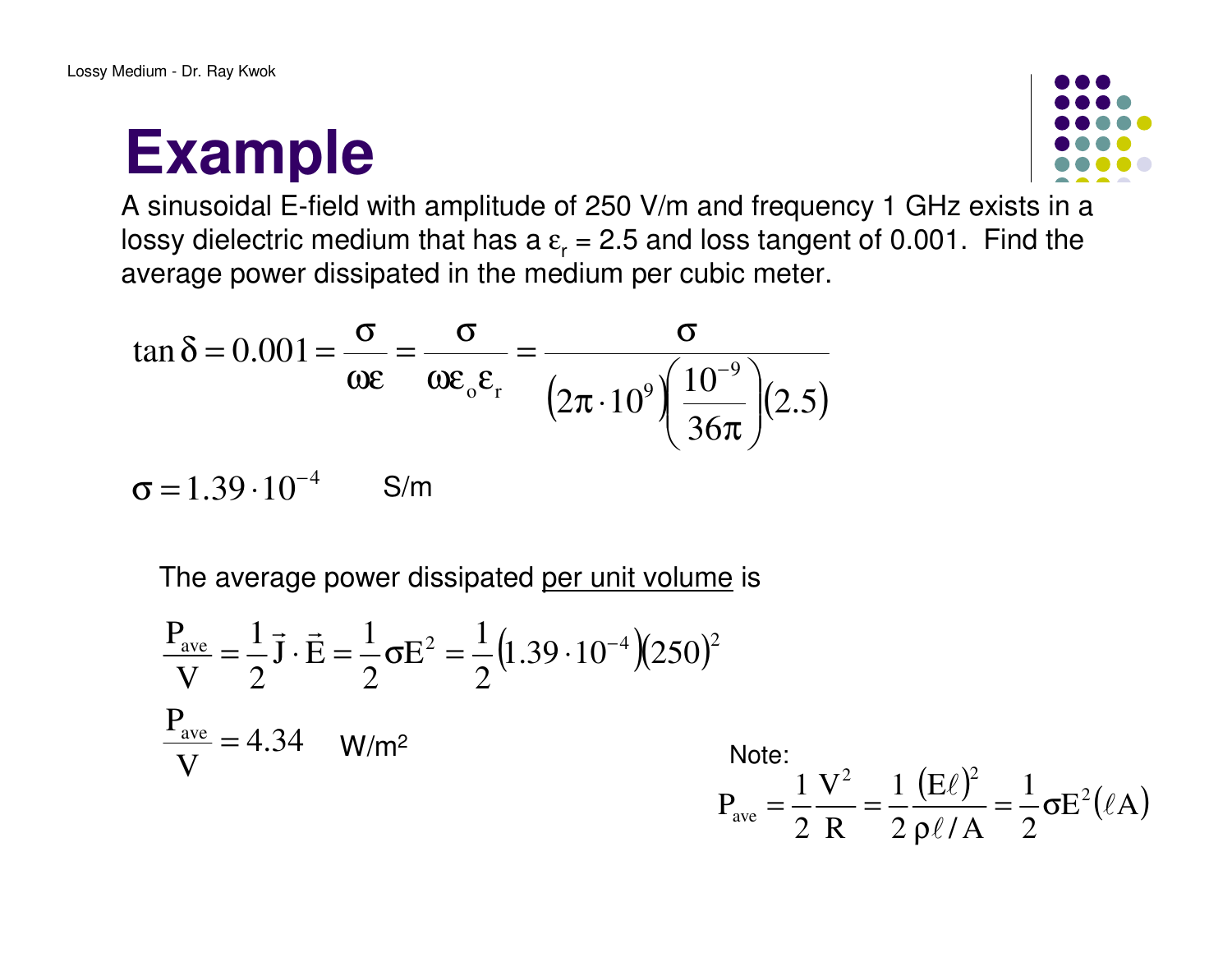**Wave Equation**

H

 $\rightarrow$ 

∂

 $\rightarrow$   $\sim$   $\sim$   $\sim$ 



#### 22c 2 $\cdot$  dt tE $E = \mu \varepsilon$ . E $H = \varepsilon$ . t $E = -\mu -$  ∂∂∂ $\nabla^2 E = \mu \varepsilon_c$ ∂ $\rightarrow$ ∂ $\nabla \times H = \varepsilon_c$  $\nabla \times \mathbf{E} = -\mathbf{\mu}$  $\rightarrow$   $\qquad$   $\qquad$   $\qquad$   $\qquad$   $\qquad$   $\qquad$   $\qquad$   $\qquad$   $\qquad$   $\qquad$   $\qquad$   $\qquad$   $\qquad$   $\qquad$   $\qquad$   $\qquad$   $\qquad$   $\qquad$   $\qquad$   $\qquad$   $\qquad$   $\qquad$   $\qquad$   $\qquad$   $\qquad$   $\qquad$   $\qquad$   $\qquad$   $\qquad$   $\qquad$   $\qquad$   $\qquad$   $\qquad$   $\qquad$   $\qquad$   $\qquad$   $\rightarrow$  $\rightarrow$   $\sim$   $\sim$   $\sim$ plane wave equation still holds with modification of ε  $\gamma \equiv j k_c = j\omega \sqrt{\mu \varepsilon_c} \equiv \alpha + j\beta$  $= E_0 e^{i\theta}$   $e^{\theta}$  $\vec{E}(r,t) = \vec{E}_o e^{j(\omega t - k_c r)} \equiv \vec{E}_o e^{j\omega t} e^{-\gamma r}$  $j(\omega t - k_c r)$ oc  $\vec{\mathrm{E}}(\mathrm{r},\mathrm{t})=\vec{\mathrm{E}}_{\circ}\mathrm{e}^{\mathrm{j}(\omega\mathrm{t}-\mathrm{k}_{\mathrm{c}}\mathrm{r})}\equiv\vec{\mathrm{E}}_{\circ}\mathrm{e}^{\mathrm{j}\omega\mathrm{t}}\mathrm{e}^{-\gamma\mathrm{r}}$  allow k be complex since  $\mathrm{\epsilon}$  is propagation constantattenuation constantphase constant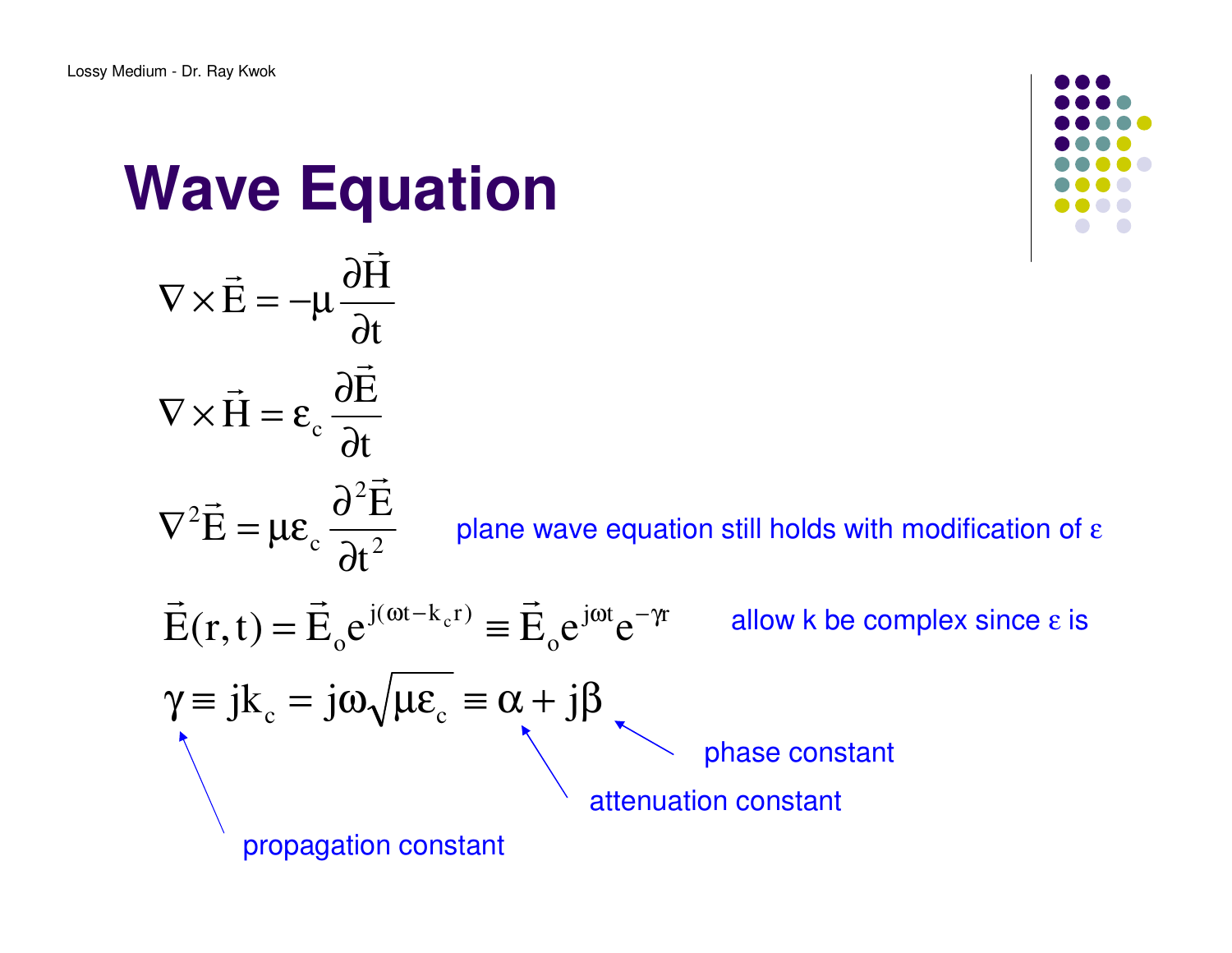### **Complex Propagation Constant**

$$
\gamma = j\omega\sqrt{\mu\epsilon_{c}} = j\omega\sqrt{\mu\epsilon\left(1 - j\frac{\epsilon''}{\epsilon'}\right)} = j\omega\sqrt{\mu\epsilon\left(1 - j\frac{\sigma}{\omega\epsilon}\right)} = j\omega\sqrt{\mu\epsilon(1 - j\tan\delta)} = \alpha + j\beta
$$

The phasor

$$
\vec{E}(r) = \vec{E}_o e^{-\gamma r} = \vec{E}_o e^{-\alpha r} e^{-j\beta r}
$$
 attenuation

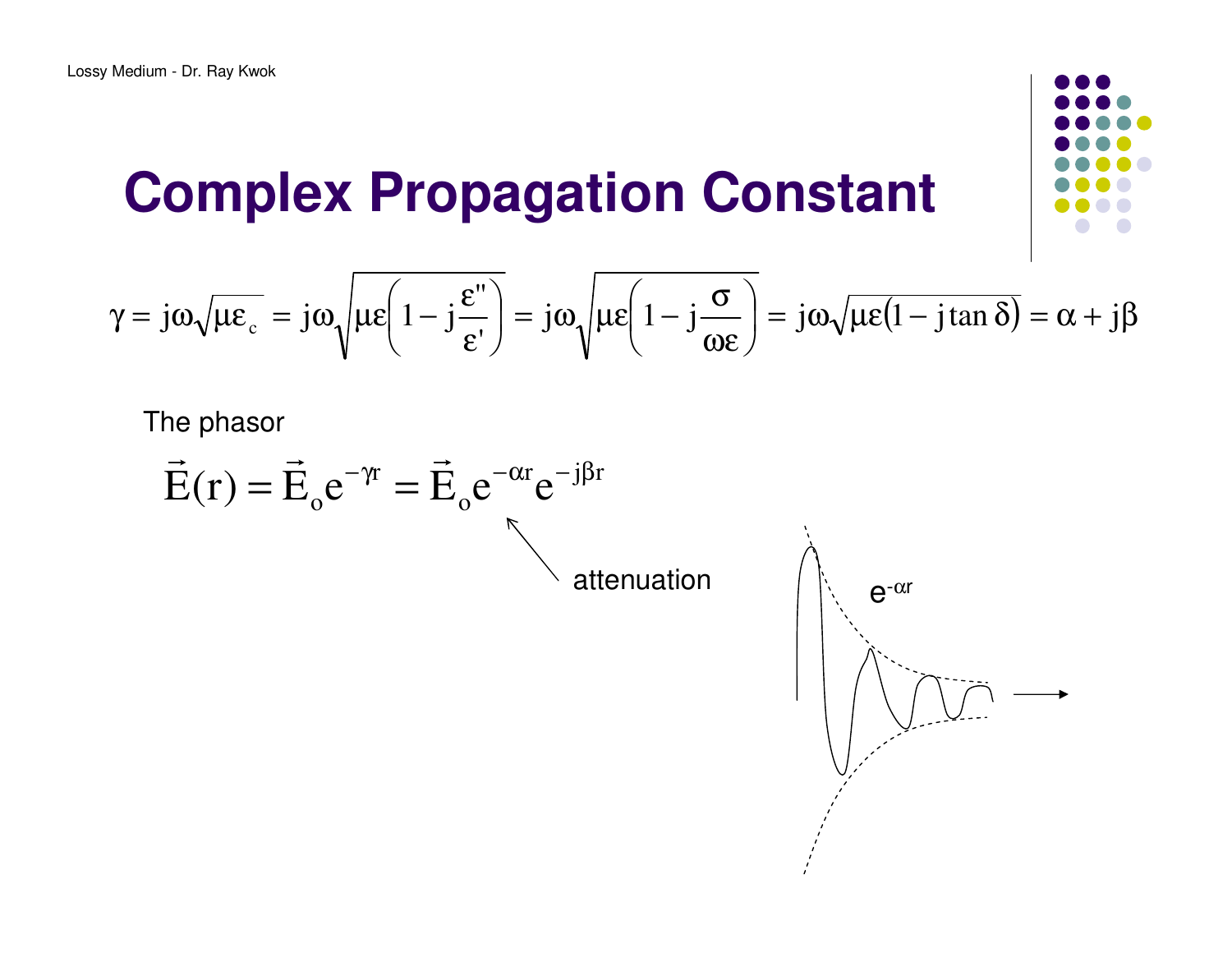### **dB scale**

power intensity ratio in log scale, not a unit !!

(dB) = 
$$
10 \log \left(\frac{I}{I_o}\right) = 10 \log \left(\frac{P}{P_o}\right) = 20 \log \left(\frac{V}{V_o}\right)
$$
 > 0 gain  
\n $\uparrow$  1  
\nsound intensity power voltage

| 10 $log(2) \approx 3$ ,    | $3 dB = double$   |  |  |
|----------------------------|-------------------|--|--|
| 10 $log(1/2) \approx -3$ , | $-3$ dB = half    |  |  |
| $10 log(10) = 10,$         | $10 dB = 10x$     |  |  |
| 10 $log(100) = 20$ ,       | $20 dB = 100x$    |  |  |
| 10 $log(0.1) = -10$ ,      | $-10$ dB = $1/10$ |  |  |

What is 6 dB? -9 dB? 7 dB? -44 dB? 4x 1/8 $1/8$  5x 4 x 10<sup>-5</sup>

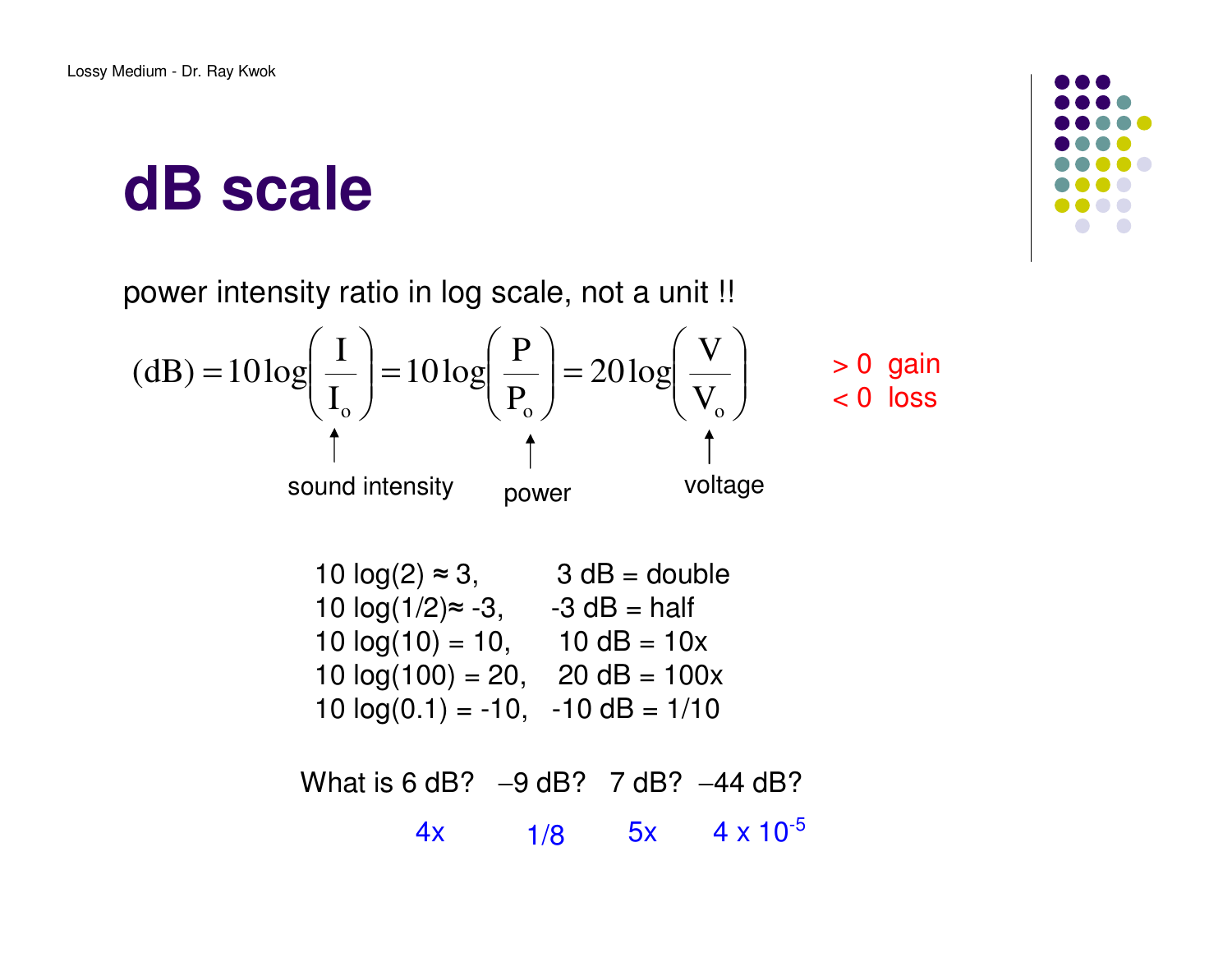# **dBm & dBW**

dBW = 
$$
10 \log \left( \frac{P}{1W} \right)
$$
  
dBm =  $10 \log \left( \frac{P}{1mW} \right)$ 



become real units

 $0$  dBm = 1 mW 30 dBW = 1 kW-30 dBm = 1 µW

What is 40 dBW? -7 dBm? -26 dBm? 21 dBm?10 kW0.2 mW 2.5 µ<sup>W</sup> 1/8 W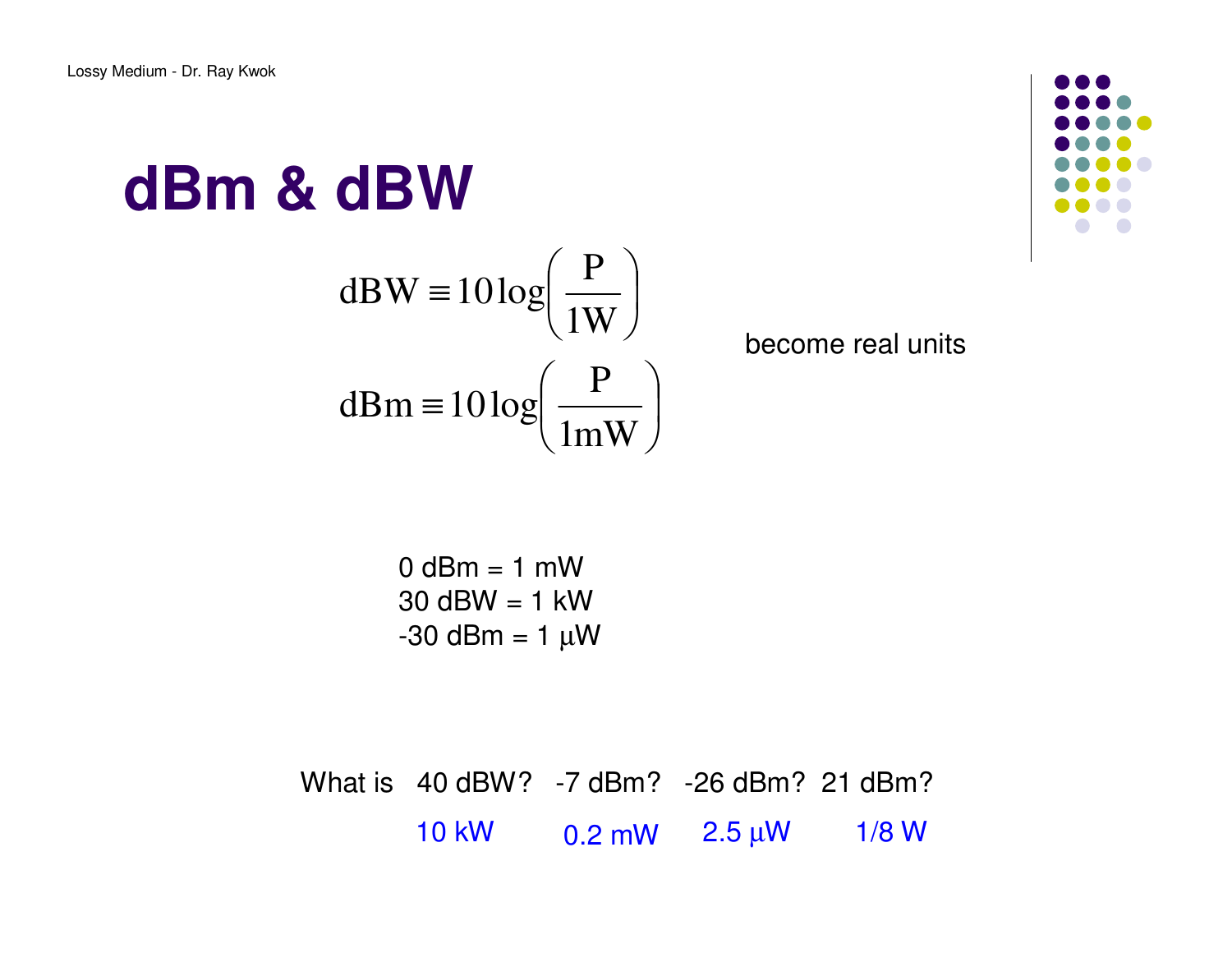

Power of electricity generated = 63.2 mW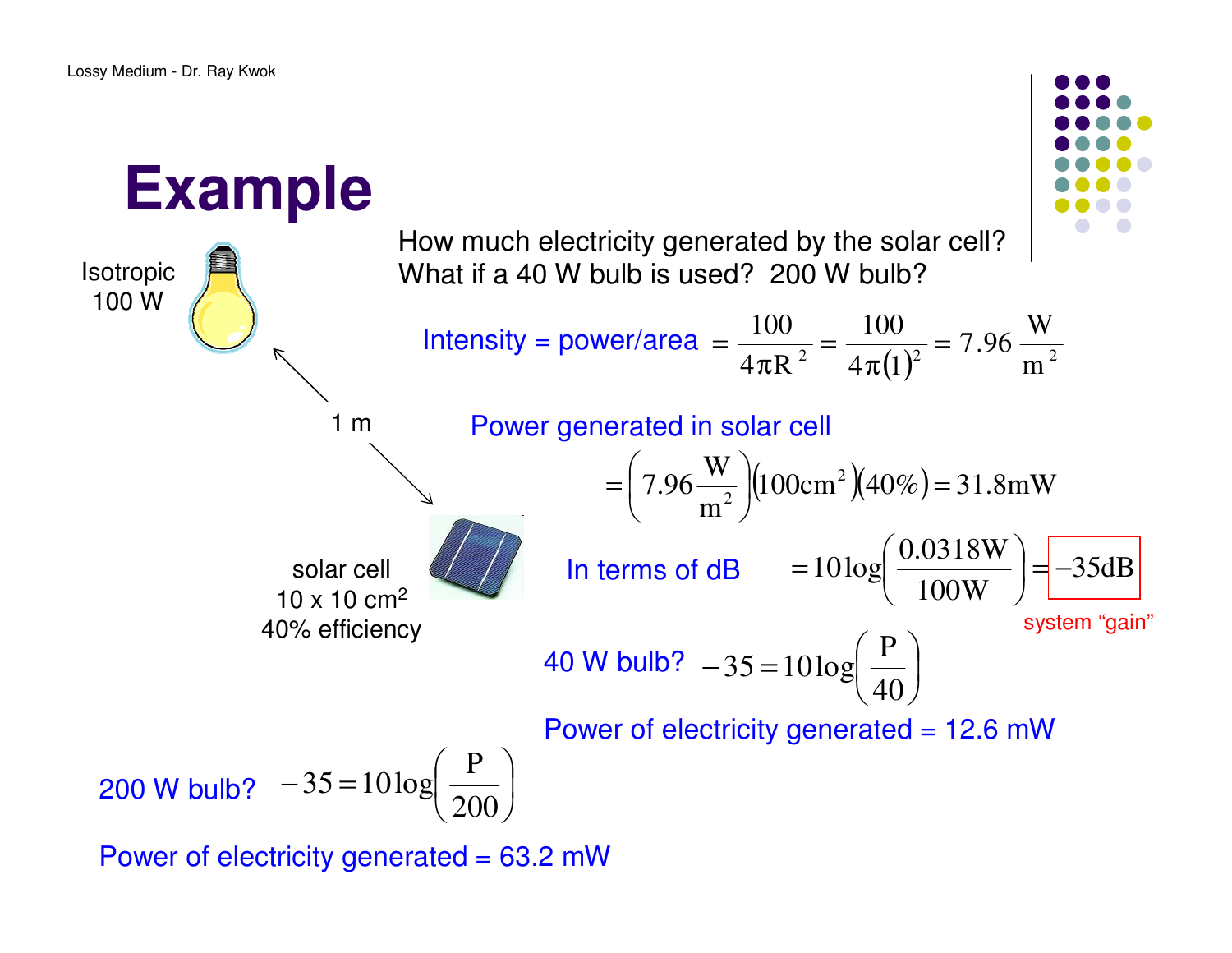# **Attenuation**

$$
\vec{E}(r) = \vec{E}_o e^{-\gamma r} = \vec{E}_o e^{-\alpha r} e^{-j\beta r}
$$
  
\n
$$
A(r)[dB] = 20 \log \left| \frac{\vec{E}(r)}{\vec{E}(0)} \right| = 20 \log \left| e^{-\alpha r} \right|
$$
  
\n
$$
\log_a(b) = \frac{\log_c(b)}{\log_c(a)}
$$
  
\n
$$
A(r)[dB] = \frac{-20\alpha r}{\ln(10)} = -8.686\alpha r
$$



For example, if the electric field intensity going through a medium attenuates at a rate of 0.4 dB/m, what is  $\alpha$  ?

 $-0.4$  dB =  $-8.686$   $\alpha$  (1 m)  $\alpha = 0.4/8.686 = 0.046$  nepers/m

Note: nepers (np) is not a real unit. similar to radians !!!

Note also  $\alpha$  is a positive number for attenuation.

$$
\alpha[\text{dB/m}] = 8.686 \; \alpha[\text{np/m}]
$$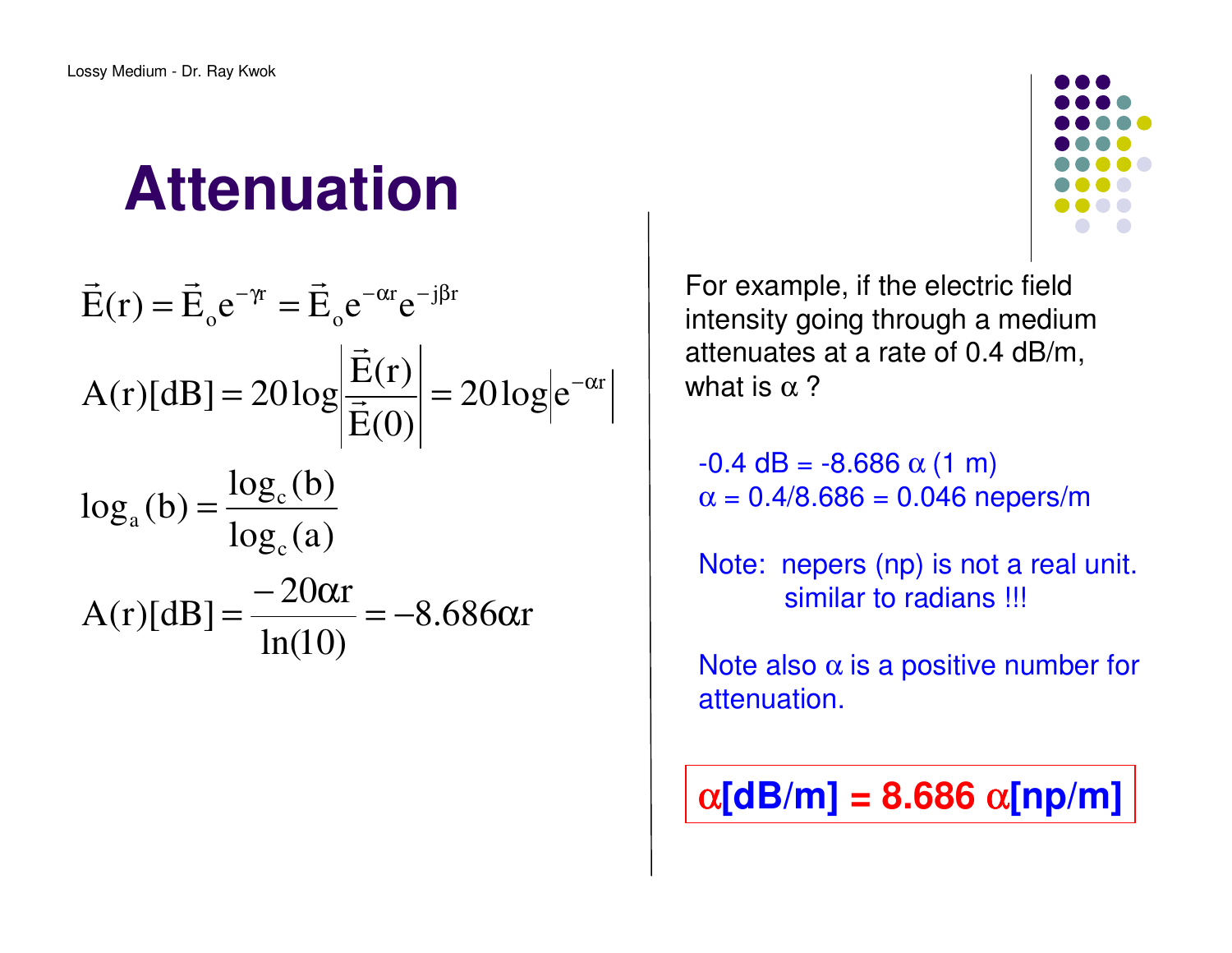

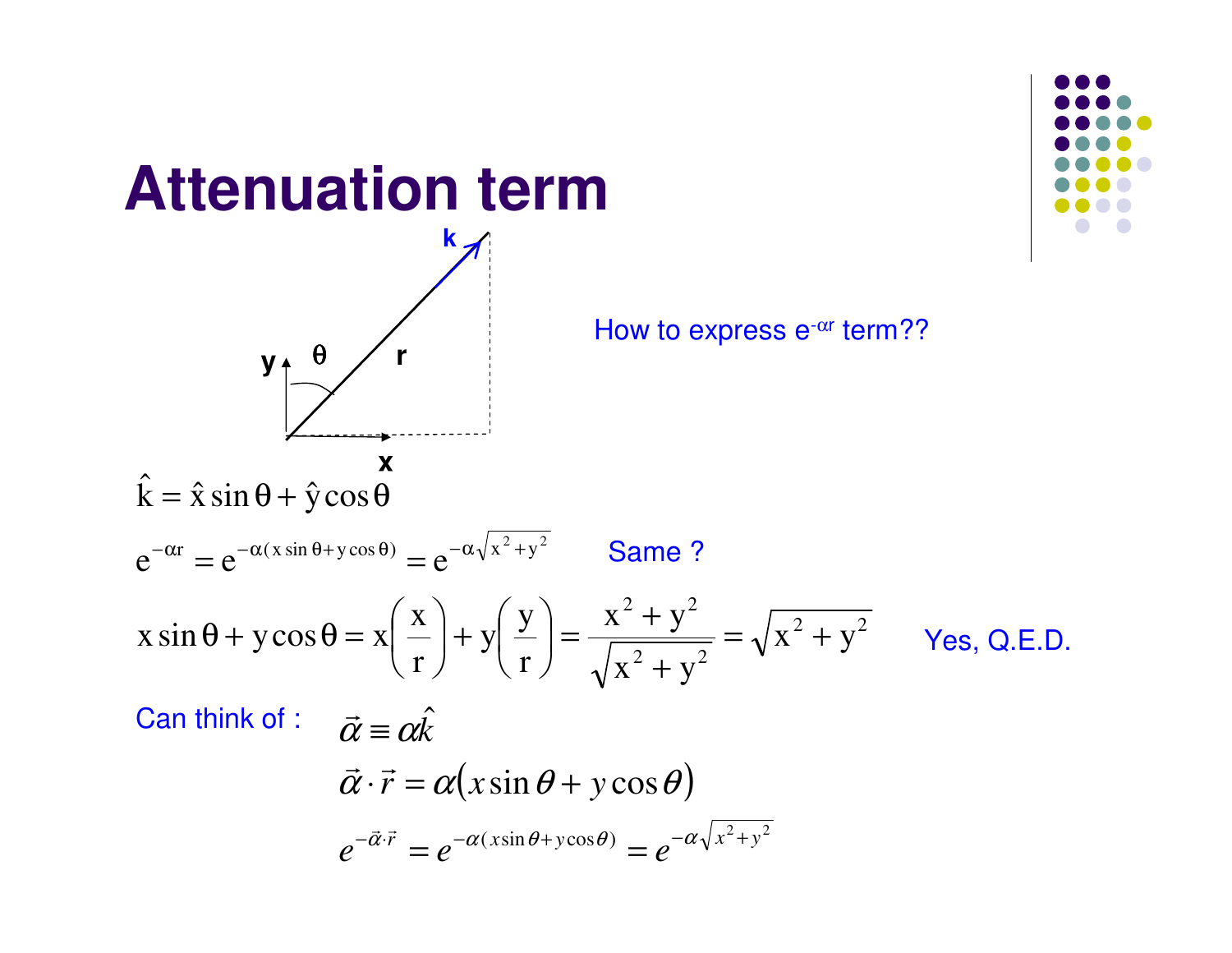### **Low-loss dielectricC** ( $\varepsilon$ "<< $\varepsilon$ ") or ( $\sigma$ << $\omega$  $\varepsilon$ )

$$
\gamma = j\omega \sqrt{\mu \epsilon \left(1 - j\frac{\epsilon^{\prime\prime}}{\epsilon^{\prime}}\right)} = j\omega \sqrt{\mu \epsilon \left(1 - j\frac{\sigma}{\omega \epsilon}\right)} = j\omega \sqrt{\mu \epsilon (1 - j \tan \delta)}
$$
\n
$$
\frac{(1 + x)^n = \sum_{k=0}^n \frac{n!}{k!(n-k)!} x^{n-k} = 1 + nx + \frac{n(n-1)}{2} x^2 + \dots}{\frac{(1 + x)^n \approx 1 + nx}{\sqrt{\mu \epsilon \left(1 - j\frac{\epsilon^{\prime\prime}}{\epsilon^{\prime}}\right)^{1/2}} \approx j\omega \sqrt{\mu \epsilon \left(1 - \frac{1}{2} j\frac{\epsilon^{\prime\prime}}{\epsilon^{\prime}}\right)} = \alpha + j\beta}
$$
\n
$$
\alpha = \frac{\omega \sqrt{\mu \epsilon}}{2} \frac{\epsilon^{\prime\prime}}{\epsilon^{\prime}} = \frac{\omega \sqrt{\mu \epsilon}}{2} \frac{\sigma}{\omega \epsilon} = \frac{\sigma}{2} \sqrt{\frac{\mu}{\epsilon}} \quad \text{small}
$$
\n
$$
\beta = \omega \sqrt{\mu \epsilon} \approx \omega / v
$$
\n
$$
\eta_c = \sqrt{\frac{\mu}{\epsilon_c}} = \sqrt{\frac{\mu}{\epsilon (1 - j \epsilon^{\prime\prime} / \epsilon^{\prime})}} = \sqrt{\frac{\mu}{\epsilon} \left(1 - j\frac{\epsilon^{\prime\prime}}{\epsilon^{\prime}}\right)^{-1/2}} \approx \sqrt{\frac{\mu}{\epsilon} \left(1 + \frac{j}{2} \frac{\epsilon^{\prime\prime}}{\epsilon^{\prime}}\right)} \approx \sqrt{\frac{\mu}{\epsilon}}
$$

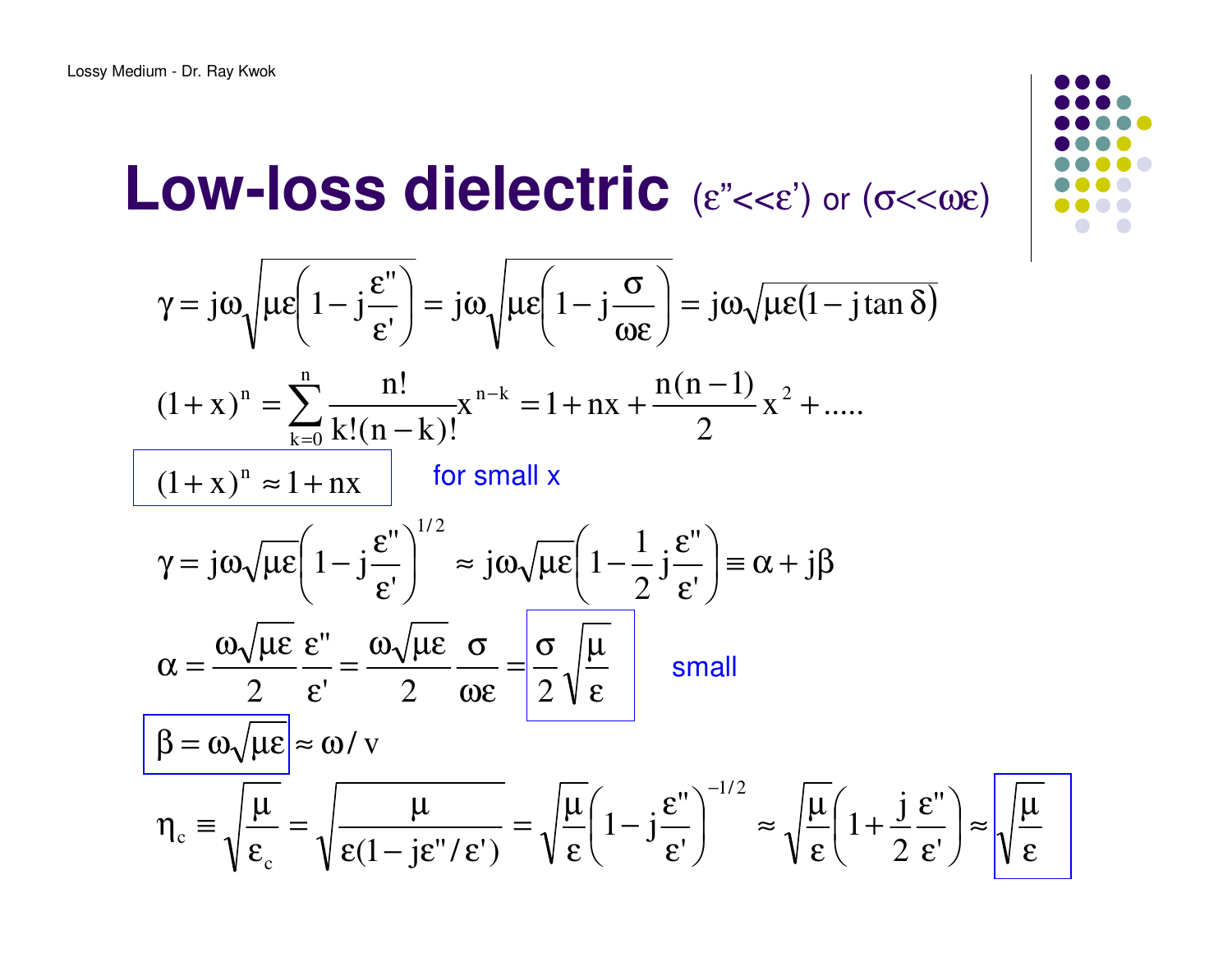#### **Good Conductor** $\Gamma$  (σ>>ωε)

$$
\gamma = j\omega \sqrt{\mu \epsilon \left(1 - j\frac{\sigma}{\omega \epsilon}\right)} \approx j\omega \sqrt{-j\frac{\sigma}{\omega \epsilon}} \mu \epsilon
$$
  

$$
\sqrt{-j} = \sqrt{\epsilon^{-j\pi/2}} = \epsilon^{-j\pi/4} = \frac{1 - j}{\sqrt{2}}
$$
  

$$
\gamma = j\omega \frac{1 - j}{\sqrt{2}} \sqrt{\frac{\mu \sigma}{\omega}} = (j + 1) \sqrt{\frac{\mu \sigma \omega}{2}} = \alpha + j\beta
$$
  

$$
\alpha = \beta = \sqrt{\frac{\mu \sigma \omega}{2}}
$$
  

$$
\eta_c = \sqrt{\frac{\mu}{\epsilon_c}} = \sqrt{\frac{\mu}{\epsilon (1 - j\sigma/\omega \epsilon)}} \approx \sqrt{j\frac{\mu \omega \epsilon}{\epsilon \sigma}} \approx \frac{1 + j}{\sqrt{2}} \sqrt{\frac{\mu \omega}{\sigma}} = (1 + j) \sqrt{\frac{\mu \omega}{2\sigma}} = (1 + j)\frac{\alpha}{\sigma}
$$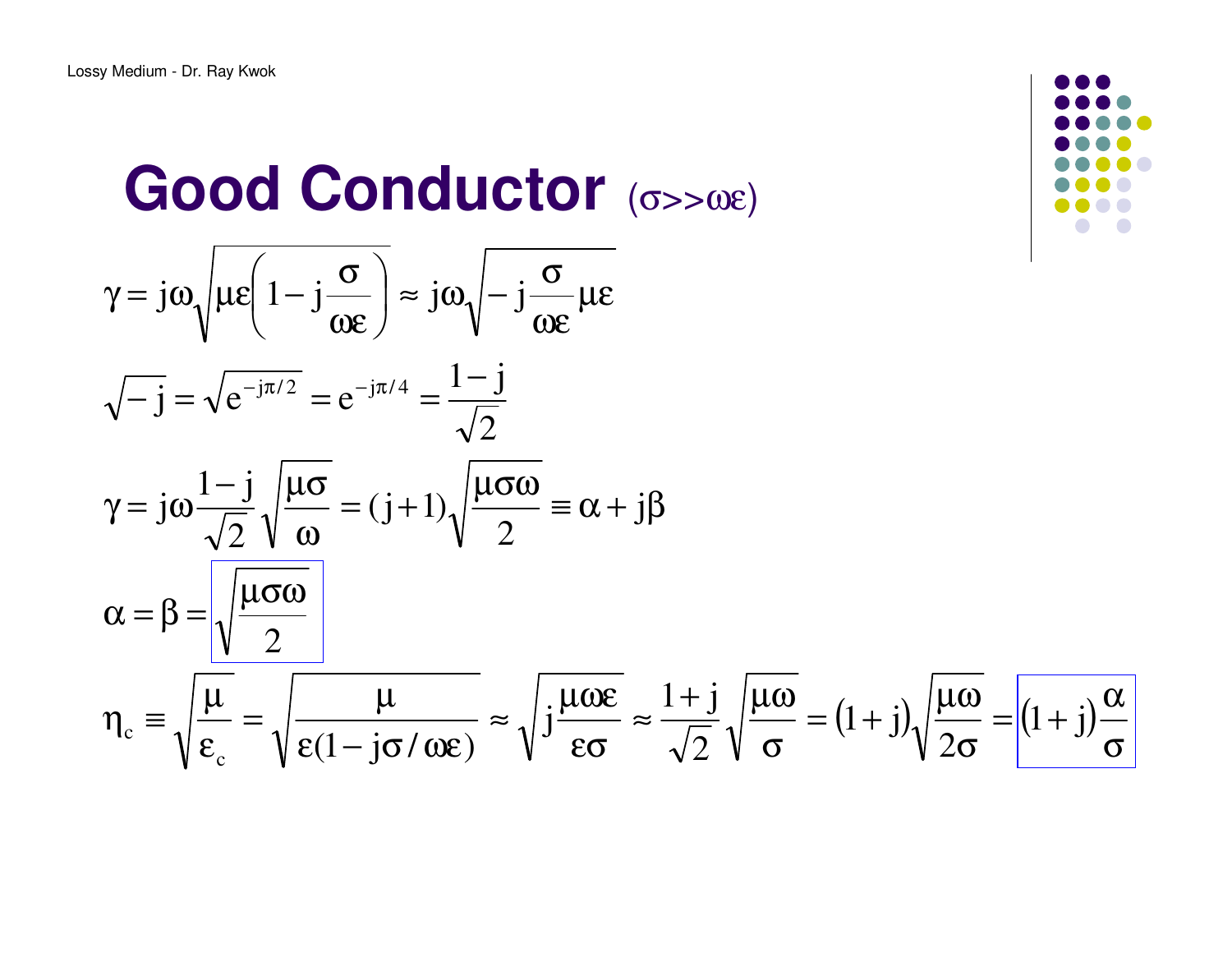# **Skin Depth** δ

$$
\delta = \frac{1}{\alpha} = \sqrt{\frac{2}{\mu \sigma \omega}} = \delta_s
$$

#### **(NOT loss tangent** δ **!!!!!)**

 $r_{\alpha}$ -j $\beta r$ o $\vec{E}(\mathbf{r}) = \vec{E}_o e^{-\alpha \mathbf{r}} e^{-j\beta}$ At  $r = \delta$ ,  $|E|$  decreases to 1/e (or 63% drop).

$$
A(r)[dB] = 20\log\left|\frac{\vec{E}(r)}{\vec{E}(0)}\right| = 20\log\left|e^{-\alpha r}\right| = -8.686\alpha r
$$

At  $r = \delta$ ,  $|E|$  decreases by -8.7 dB. At  $r = 2\delta$ ,  $|E|$  decreases by -17.3 dB....

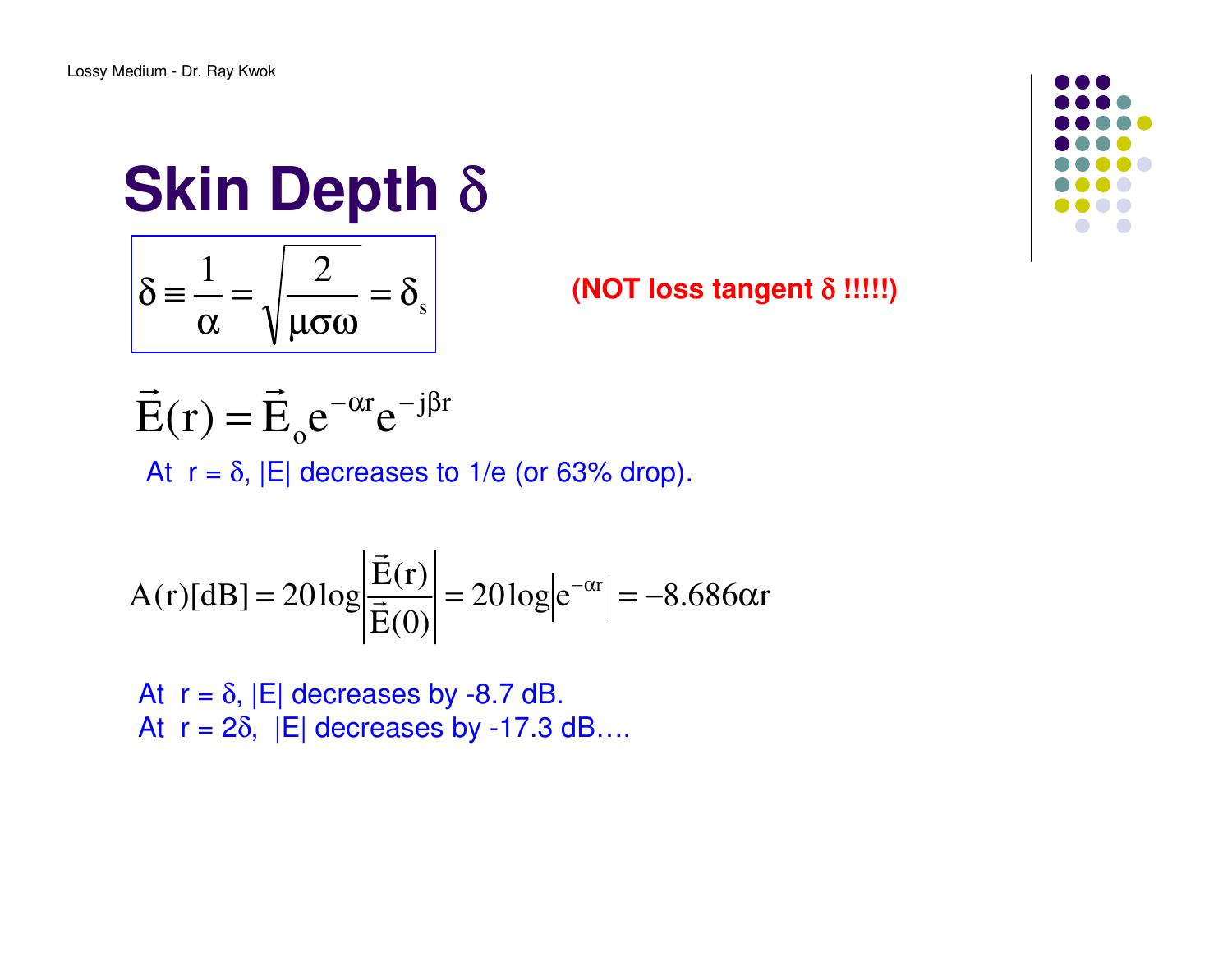### **General Material**

 $(\omega^2 \mu \varepsilon^{\shortparallel})^2$  =  $\frac{(4\omega^2\mu\epsilon')^2 + 16(\omega^2\mu\epsilon'')^2}{8}$  $\left( -1 \pm \sqrt{1 + \tan^2 \delta} \right)$ ( $1 + \tan^2 \delta - 1$ )2'1 $\frac{1}{2}$  (-1  $\pm$   $\sqrt{1}$  + tan ' $-(-1+\sqrt{1+tan^2})$  $4\omega^2\mu\epsilon + \sqrt{(4\omega^2\mu\epsilon') + 16(\omega^2\mu\epsilon')}$  $4\alpha^4 + 4\alpha^2\omega^2\mu\varepsilon - (\omega^2\mu\varepsilon^{\prime\prime})^2 = 0$ ' $2\alpha$  |  $\cdots$ " $=$   $\frac{1}{2}$   $\frac{1}{2}$   $\frac{1}{2}$   $\frac{1}{2}$  $j\omega^2\mu\epsilon = j2\alpha\beta$  $-\omega^2\mu\epsilon'=\alpha^2-\beta^2$  $\gamma^2 = -\omega^2 \mu (\varepsilon - j\varepsilon) = \alpha^2 - \beta^2 + 2j$  $\gamma = j\omega\sqrt{\mu\varepsilon_c} = j\omega\sqrt{\mu(\varepsilon - j\varepsilon)} \equiv \alpha + j\beta$ 2  $\alpha^2 = \frac{\omega^2 \mu \varepsilon'}{\sqrt{1 + \tan^2 \delta}}$  $2 = \frac{\omega^2 \mu \varepsilon'}{1 + \frac{\mu}{\sqrt{1 + \tan^2 \delta}}}$  $^{2}$ LE")<sup>2</sup>  $2=\frac{-4\omega^2\mu\epsilon\pm\sqrt{(4\omega^2\mu\epsilon)^2}}{2}$ 2  $2 = B^2 - \omega^2 \mathbf{I} \mathbf{E} = \left(\frac{\omega^2 \mu \varepsilon}{\omega^2}\right)^2$  $\alpha^2 = \frac{\omega^2 \mu \varepsilon}{\sigma^2}$  $ω^2με'±$  $\frac{\omega^2 \mu \varepsilon' +$  $\alpha^2 = \frac{-4\omega^2\mu\epsilon \pm \sqrt{(4\omega^2\mu\epsilon')} + 16(\omega^2\mu\epsilon)}{2}$  $\int -\omega^2 \mu \varepsilon$  $\bigg)$  $\setminus$  $\bigg($ α $\alpha^2 = \beta^2 - \omega^2 \mu \varepsilon = \frac{\omega^2 \mu \varepsilon}{\sigma^2}$ = $=$  $\beta$  $ω^{\dagger}$ με'= ε'=  $\alpha^2 - \beta$  $\beta^2$  + 2 jα $\beta$ realimaginary



$$
\beta^2 = \left(\frac{\omega^2 \mu \varepsilon^{\text{}}}{2\alpha}\right)^2 = \frac{\omega^2 \mu \varepsilon^{\text{}} \tan^2 \delta}{2\sqrt{1 + \tan^2 \delta} - 1}
$$

$$
\beta^2 = \frac{\omega^2 \mu \varepsilon^{\text{}} \tan^2 \delta}{2\sqrt{1 + \tan^2 \delta} - 1} \left(\frac{\sqrt{1 + \tan^2 \delta} + 1}{\sqrt{1 + \tan^2 \delta} + 1}\right)
$$

$$
\beta^2 = \frac{\omega^2 \mu \varepsilon^{\text{}} \tan^2 \delta \left(\sqrt{1 + \tan^2 \delta} + 1\right)}{2\left(1 + \tan^2 \delta - 1\right)}
$$

$$
\beta^2 = \frac{\omega^2 \mu \varepsilon^{\text{}}}{2} \left(\sqrt{1 + \tan^2 \delta} + 1\right)
$$

$$
\eta_c = \sqrt{\frac{\mu}{\epsilon_c}} = \sqrt{\frac{\mu}{\epsilon (1 - j \tan \delta)}}
$$

$$
\eta_c = \sqrt{\frac{\mu}{\epsilon'} (1 - j \tan \delta)^{-1/2}}
$$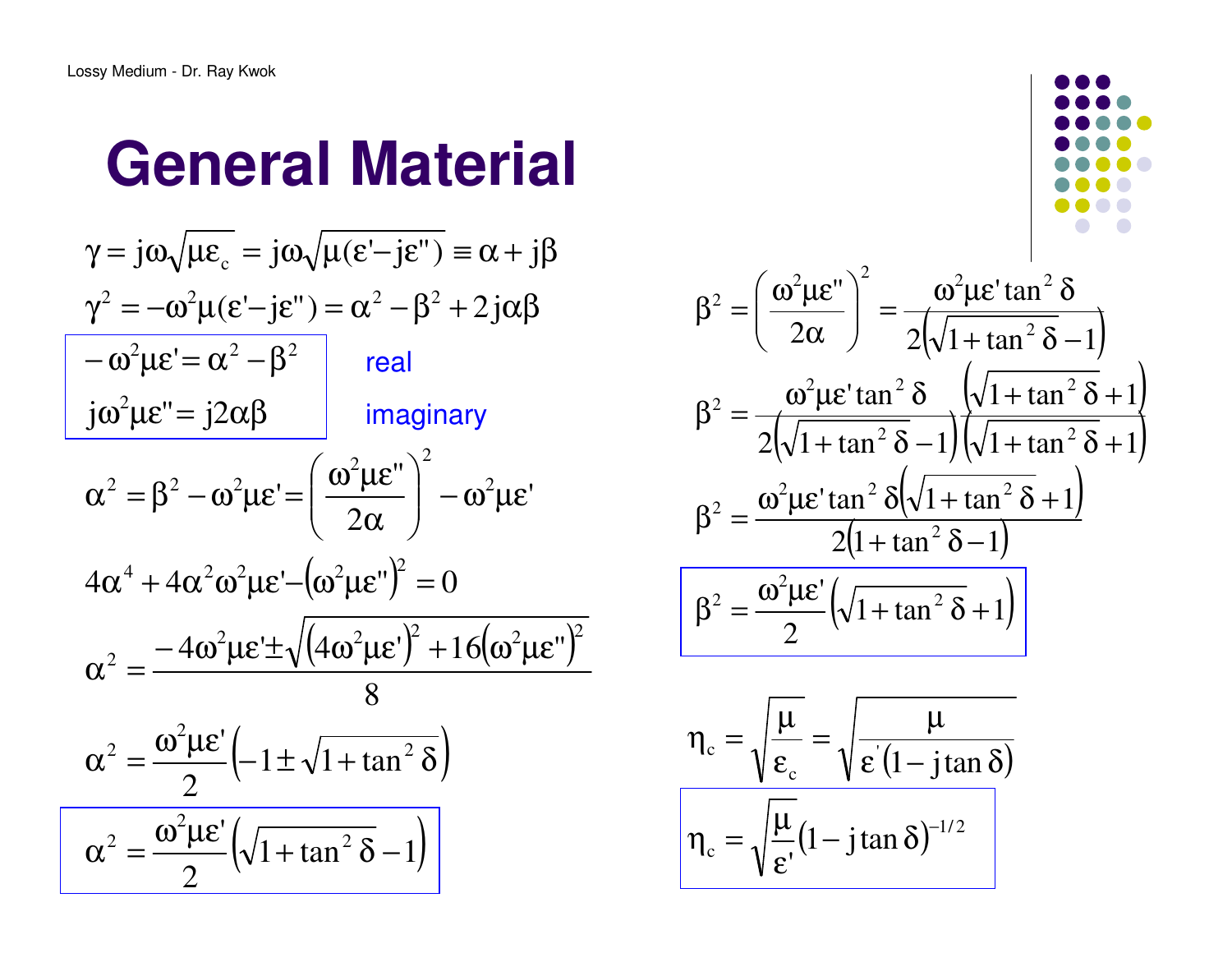# **Summary**



|                                                                                                                                                                                                                                                                                                                                          | <b>Any Medium</b>                                                                                                                                                                                                                                              | Lossless<br>Medium<br>$(\sigma = 0)$ | Low-loss<br>Medium<br>$(\varepsilon''/\varepsilon' \ll 1)$ | Good<br>Conductor<br>$(\varepsilon''/\varepsilon' \gg 1)$ | Units            |  |
|------------------------------------------------------------------------------------------------------------------------------------------------------------------------------------------------------------------------------------------------------------------------------------------------------------------------------------------|----------------------------------------------------------------------------------------------------------------------------------------------------------------------------------------------------------------------------------------------------------------|--------------------------------------|------------------------------------------------------------|-----------------------------------------------------------|------------------|--|
|                                                                                                                                                                                                                                                                                                                                          | $\alpha = \left[\begin{array}{c} \omega \\ \omega \end{array}\right] \frac{\mu \varepsilon'}{2} \left[\sqrt{1 + \left(\frac{\varepsilon''}{\varepsilon'}\right)^2 - 1}\right] \left[\begin{array}{c} \frac{\varepsilon}{\varepsilon'} \\ 0 \end{array}\right]$ |                                      | $\frac{\sigma}{2}\sqrt{\frac{\mu}{\varepsilon}}$           | $\sqrt{\pi f \mu \sigma}$                                 | (Np/m)           |  |
|                                                                                                                                                                                                                                                                                                                                          | $\beta = \left\lfloor \omega \left\lfloor \frac{\mu \varepsilon'}{2} \right\rfloor \sqrt{1 + \left(\frac{\varepsilon''}{\varepsilon'}\right)^2 + 1} \right\rfloor^{1/2}$                                                                                       | $\omega\sqrt{\mu\varepsilon}$        | $\omega\sqrt{\mu\epsilon}$                                 | $\sqrt{\pi f \mu \sigma}$                                 | $(\text{rad/m})$ |  |
| $\eta_c =$                                                                                                                                                                                                                                                                                                                               | $\sqrt{\frac{\mu}{\varepsilon'}}\left(1-j\frac{\varepsilon''}{\varepsilon'}\right)^{-1/2}$                                                                                                                                                                     | $\sqrt{\frac{\mu}{\epsilon}}$        | $\sqrt{\frac{\mu}{c}}$                                     | $(1+j)\frac{\alpha}{\sigma}$                              | $(\Omega)$       |  |
| $u_p =$                                                                                                                                                                                                                                                                                                                                  | $\omega/\beta$                                                                                                                                                                                                                                                 | $1/\sqrt{\mu \varepsilon}$           | $1/\sqrt{\mu \varepsilon}$                                 | $\sqrt{4\pi f/\mu\sigma}$                                 | (m/s)            |  |
| $\lambda =$                                                                                                                                                                                                                                                                                                                              | $2\pi/\beta = u_p/f$                                                                                                                                                                                                                                           | $u_p/f$                              | $u_p/f$                                                    | $u_p/f$                                                   | (m)              |  |
| Notes: $\varepsilon' = \varepsilon$ ; $\varepsilon'' = \sigma/\omega$ ; in free space, $\varepsilon = \varepsilon_0$ , $\mu = \mu_0$ ; in practice, a material is considered a<br>low-loss medium if $\varepsilon''/\varepsilon' = \sigma/\omega\varepsilon < 0.01$ and a good conducting medium if $\varepsilon''/\varepsilon' > 100$ . |                                                                                                                                                                                                                                                                |                                      |                                                            |                                                           |                  |  |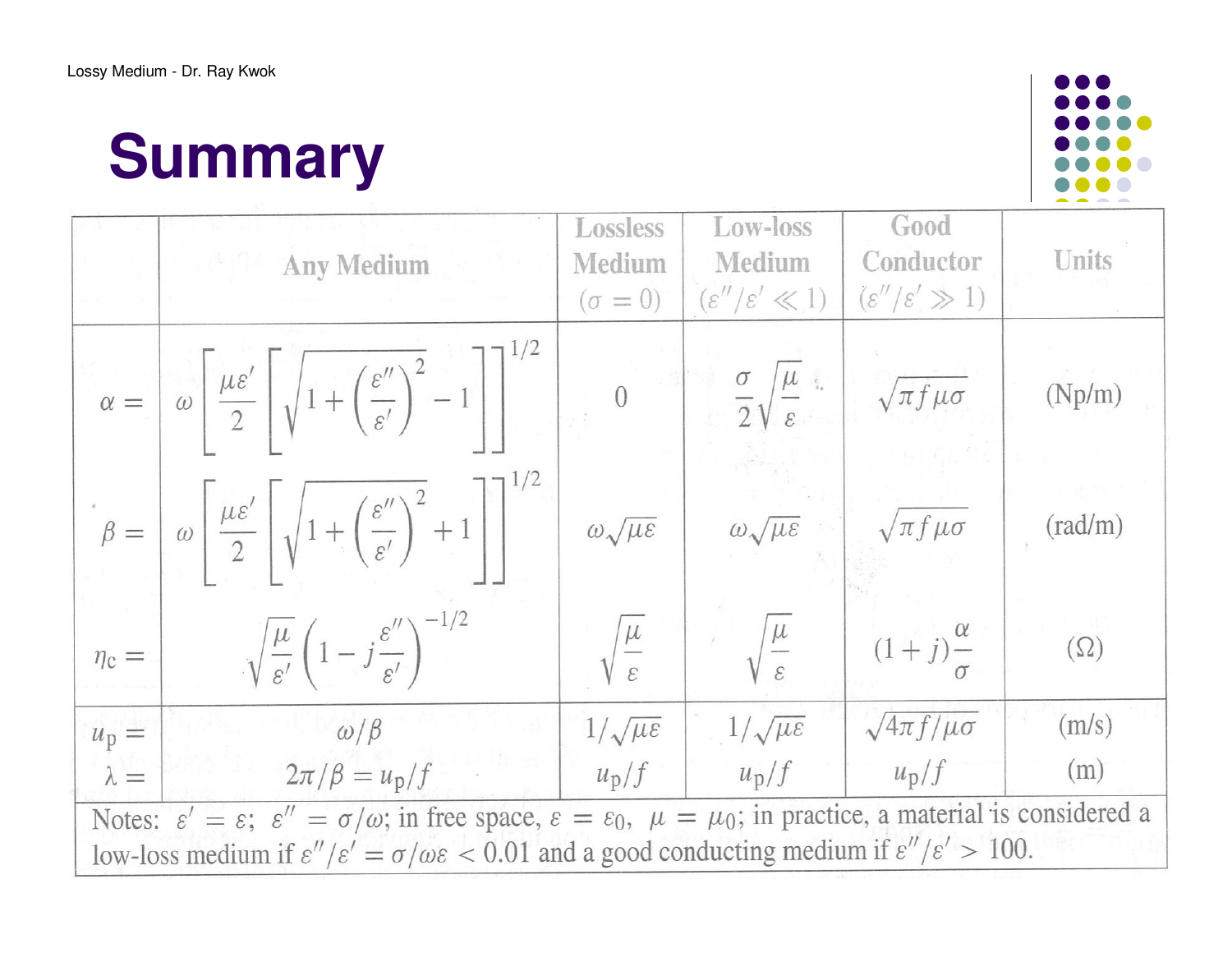**Example** - The skin depth of a certain nonmagnetic conducting material is 2µm at 5 GHz. Determine the phase velocity in the material.What is the attenuation (in dB) when the wave penetrates 10  $\mu$ m into the material?

phase velocity  $v = ω/β$ 

for conductor,  $\alpha = \beta = 1/\delta$ 

 $v = ωδ = (2π)(5 × 10<sup>9</sup>) (2 × 10<sup>-6</sup>) = 6.28 × 10<sup>4</sup> m/s$ 

$$
A(r)[dB] = 20 \log \left| \frac{\vec{E}(r)}{\vec{E}(0)} \right| = 20 \log \left| e^{-\alpha r} \right| = -8.686 \alpha r
$$
  
A(r)[dB] = -8.686r/ $\delta$  = -8.686(10/2) = -43.4dE

 $A(r)[dB] = -8.686r / \delta = -8.686(10/2) = -43.4dB$ 

**in just 5 skin depth.**(− **43 dB = 1 / 20,000 !!!) Only surface current on conductors.**

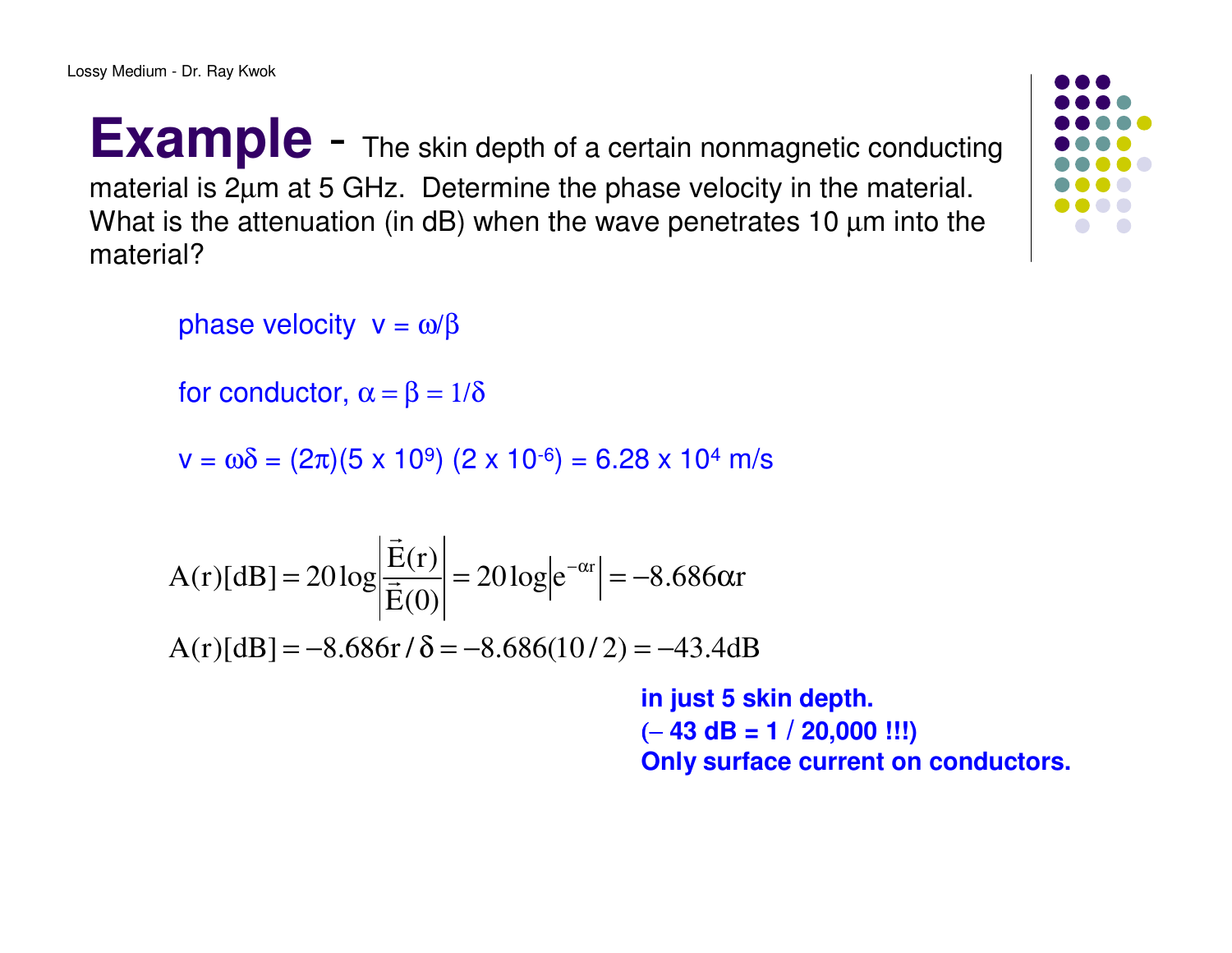**Example** –(a) Calculate the dielectric loss (in dB) of an EM<br>hrough 100 m of toflon at 1 MHz (b) at 10 GHz 2 wave propagating through 100 m of teflon at 1 MHz. (b) at 10 GHz ?



Teflon:  $\varepsilon_{\sf r}$  = 2.08, tan $\delta$  = 0.0004 at 25°C assuming frequency independence.  $\left(2\pi \cdot 10^6\right) \frac{10}{36\pi} (2.08)(0.0004) = 4.6 \cdot 10$  $\frac{(4.6 \cdot 10^{-8})(377)}{2\sqrt{2.08}}$  = 6.04 · 10  $A(dB) = -8.686 \alpha r = -8.686(6.04 \cdot 10^{-6})(100) = -0.005$  $4.6 \cdot 10^{-8}$  (377  $2 V \epsilon$  2 10 $\tan \delta = (2\pi \cdot 10^6) \frac{10}{36\pi} \left( (2.08)(0.0004) \right) = 4.6 \cdot 10^{-8}$ tan6 8 r $\frac{\sigma}{\sigma_{\rm r}}$  =  $\frac{(1.00 \times 10^{-6} \text{ J})}{2\sqrt{2.08}}$  = 6.04 · 10<sup>-6</sup><br>  $\alpha$ r = -8.686(6.04 · 10<sup>-6</sup>)(100) = - $\delta_{\rm g}$   $\varepsilon_{\rm r}$  tan  $\delta = (2\pi \cdot 10^6) \left( \frac{10^{-9}}{36\pi} \right) (2.08)(0.0004) =$ ⋅ = ε $=$   $\frac{\sigma \eta}{\sigma}$  ε $\alpha = \frac{\sigma}{\mu}$  $\alpha =$  $\sigma = \omega \varepsilon_{0} \varepsilon_{r} \tan \delta = (2\pi \cdot 10^{6}) \left( \frac{10^{-9}}{36\pi} \right) (2.08)(0.0004) = 4.6$ ωε $\delta = \frac{\sigma}{\omega}$ (a)  $\tan \delta = \frac{6}{\omega \epsilon}$ <br>  $\sigma = \omega \epsilon_0 \epsilon_r \tan \delta = (2\pi \cdot 10^6) \left(\frac{10^{-9}}{36\pi}\right) (2.08)(0.0004) = 4.6 \cdot 10^{-8}$  S/m<br>  $\alpha = \frac{\sigma}{2} \sqrt{\frac{\mu}{\epsilon}} = \frac{\sigma \eta_0}{2 \sqrt{\epsilon_r}} = \frac{(4.6 \cdot 10^{-8})(377)}{2 \sqrt{2.08}} = 6.04 \cdot 10^{-6}$  np/m<br>
A(dB) = -8.6866xr = -8.6866.  $\left(2\pi \cdot 10^{10}\right) \frac{10}{36\pi} (2.08)(0.0004) = 4.6 \cdot 10$  $\frac{(4.6 \cdot 10^{-4})(377)}{2\sqrt{2.08}}$  = 6.04 · 10 A $\alpha = \frac{1}{2} \sqrt{\frac{2}{\epsilon}} = \frac{1}{2\sqrt{\epsilon_r}} = \frac{2\sqrt{2.08}}{2\sqrt{2.08}} = 0.04 \cdot 10^{-10}$ <br>A(dB) = -8.686 $\alpha$ r = -8.686 $(6.04 \cdot 10^{-2})(100) = -50$  $\frac{(4.6 \cdot 10^{-4})(377)}{6}$  $2 V \epsilon$  2 10 $\tan \delta = (2\pi \cdot 10^{10}) \frac{10}{36\pi} \left( (2.08)(0.0004) \right) = 4.6 \cdot 10^{-4}$ 2  $\frac{0}{\approx} = \frac{(4.6 \cdot 10^{-4})}{\sqrt{1 - 1}}$ r $\delta_{\rm e}$  tan  $\delta = (2\pi \cdot 10^{10}) \left( \frac{10^{-9}}{36\pi} \right) (2.08)(0.0004) =$ ⋅ = εση $=$   $$  ε $\alpha = \frac{\sigma}{\mu}$  $\alpha =$ **σ** = ωε<sub>ο</sub>ε<sub>r</sub> tan δ =  $(2\pi \cdot 10^{10})$  $\left(\frac{10^{-9}}{36\pi}\right)$  $(2.08)(0.0004)$  = 4.6 ·  $\frac{(10^{-9})}{36\pi}$  (2.08)(0.0004) = 4.6 · 10<sup>-4</sup> S/m<br>  $\frac{(-4)(377)}{2.08}$  = 6.04 · 10<sup>-2</sup> np/m<br>
(6.04 · 10<sup>-2</sup>)(100) = -50 dB (b)  $\sigma = \omega \varepsilon_0 \varepsilon_r \tan \delta = (2\pi \cdot 10^{10}) \left( \frac{1}{36\pi} \right) (2.08)(0.0004) = 4.6$ <br>  $\alpha = \frac{\sigma}{2} \sqrt{\frac{\mu}{\varepsilon}} = \frac{\sigma \eta_0}{2 \sqrt{\varepsilon_r}} = \frac{(4.6 \cdot 10^{-4})(377)}{2 \sqrt{2.08}} = 6.04 \cdot 10^{-2} \text{ np/}$ <br>
A(dB) = -8.686 $\alpha$ r = -8.686 $(6.04 \cdot 10^{-2})(100) = -50 \$ 

**Coaxial cable works well at low freq (TV to antenna) but not so well at high freq. !!**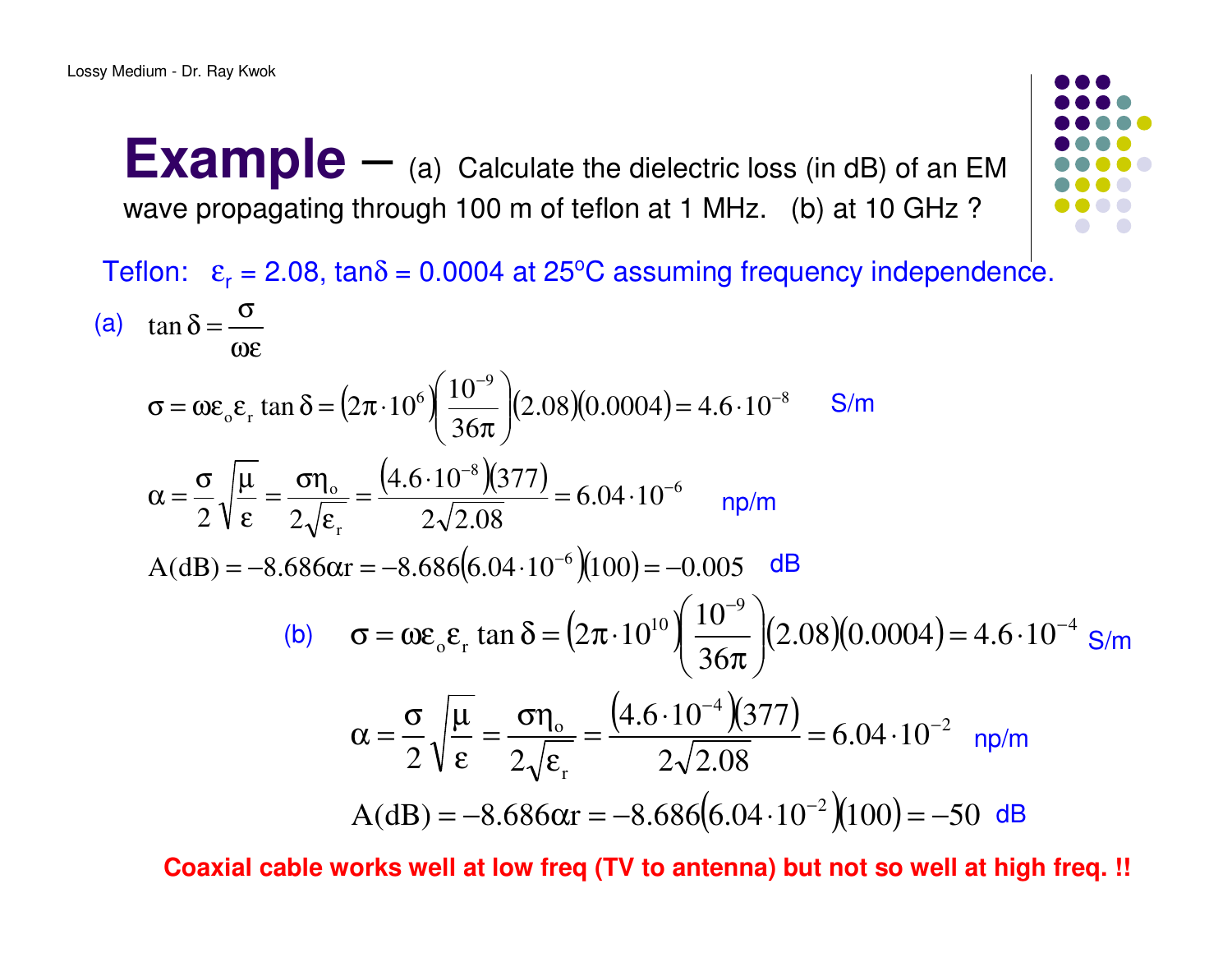Lossy Medium - Dr. Ray Kwok

**Example** –In a nonmagnetic, lossy, dielectric medium, a 300-MHz plane<br>and by the megnetic field phases.  $\vec{H} = (\hat{x} - iA\hat{z})e^{-2y}e^{-j\theta y}$  . A m wave is characterized by the magnetic field phasor  $\vec{H} = (\hat{x} - j4\hat{z})e^{-2y}e^{-j9y}$  A/m. Obtain time-domain expressions for the electric and magnetic field vectors.What is the polarization state of this wave?

$$
\vec{H}(\vec{r}, t) = \Re e \{ (\hat{x} - j4\hat{z}) e^{-2y} e^{j(\omega t - 9y)} \}
$$
\n
$$
\vec{H}(\vec{r}, t) = \hat{x} e^{-2y} \cos(\omega t - 9y) + \hat{z} 4 e^{-2y} \sin(\omega t - 9y)
$$
\n
$$
\alpha = 2, \ \beta = 9 \qquad -\omega^2 \mu e' = \alpha^2 - \beta^2
$$
\n
$$
\omega^2 \mu e'' = 2\alpha \beta
$$
\n
$$
\frac{\varepsilon''}{\varepsilon'} = \frac{2\alpha \beta}{\beta^2 - \alpha^2} = \frac{2(2)(9)}{9^2 - 2^2} = 0.468 = \tan \delta
$$
\n
$$
\varepsilon_r = \frac{\varepsilon'}{\varepsilon_o} = \frac{\beta^2 - \alpha^2}{\omega^2 \mu_e \varepsilon_o} = \frac{77c^2}{\omega^2} = \frac{77(3 \cdot 10^8)^2}{(2\pi \cdot 300 \cdot 10^6)^2} = 1.95
$$
\n
$$
\eta_c = \sqrt{\frac{\mu}{\varepsilon'}} (1 - j \tan \delta)^{-1/2} = \frac{\eta_o}{\sqrt{\varepsilon_r}} (1 - j \tan \delta)^{-1/2} = \frac{377}{\sqrt{1.95}} (1 - j0.468)^{-1/2}
$$
\n
$$
\eta_c = 257 \angle 12.5^\circ = 257 e^{j0.22}
$$

 $\vec{E} = \hat{\tau} 257 e^{-2y} \cos(\omega t - 9y + 0.22) - \hat{\tau} 1028 e^{-2y} \sin(\omega t - 9y + 0.22)$  $\vec{E} = \hat{z}\eta_c e^{-2y} \cos(\omega t - 9y) - \hat{x}4\eta_c e^{-2y} \sin(\omega t - 9y)$  $\hat{E} = \hat{z}\eta_c e^{-2y} \cos(\omega t - 9y) - \hat{x}4\eta_c e^{-2y} \sin(\omega t E = \hat{z}\eta_c e^{-2y} \cos(\omega t - 9y) - \hat{x}4\eta_c e^{-2y} \sin(\omega t - 9y)$ <br>  $\vec{E} = \hat{z}257e^{-2y} \cos(\omega t - 9y + 0.22) - \hat{x}1028e^{-2y} \sin(\omega t - 9y + 0.22)$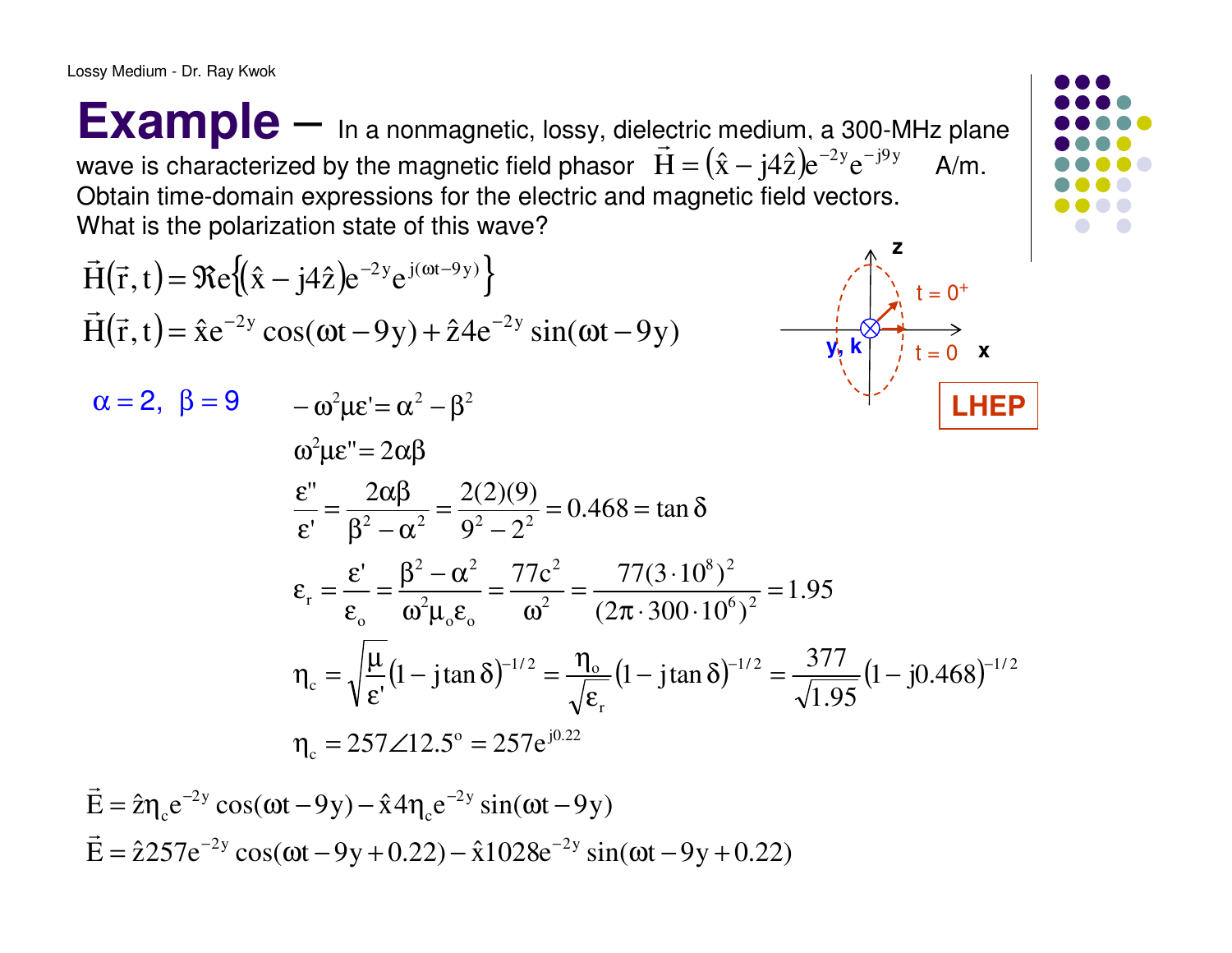### **Exercise (how to write the attenuation?)**

Given  $E_0$  at the origin has a amplitude of 1 V/m along the y-axis in a non-magnetic medium, with the propagation given by:

 $\varepsilon = (4 - j0.02)\varepsilon_o$  $\sim$   $sin(\omega t + 30x - 15z)$  $\sim \sin(\omega t + 30x - 15z)$ 

Write 
$$
\vec{H}(\vec{r},t) = ?
$$

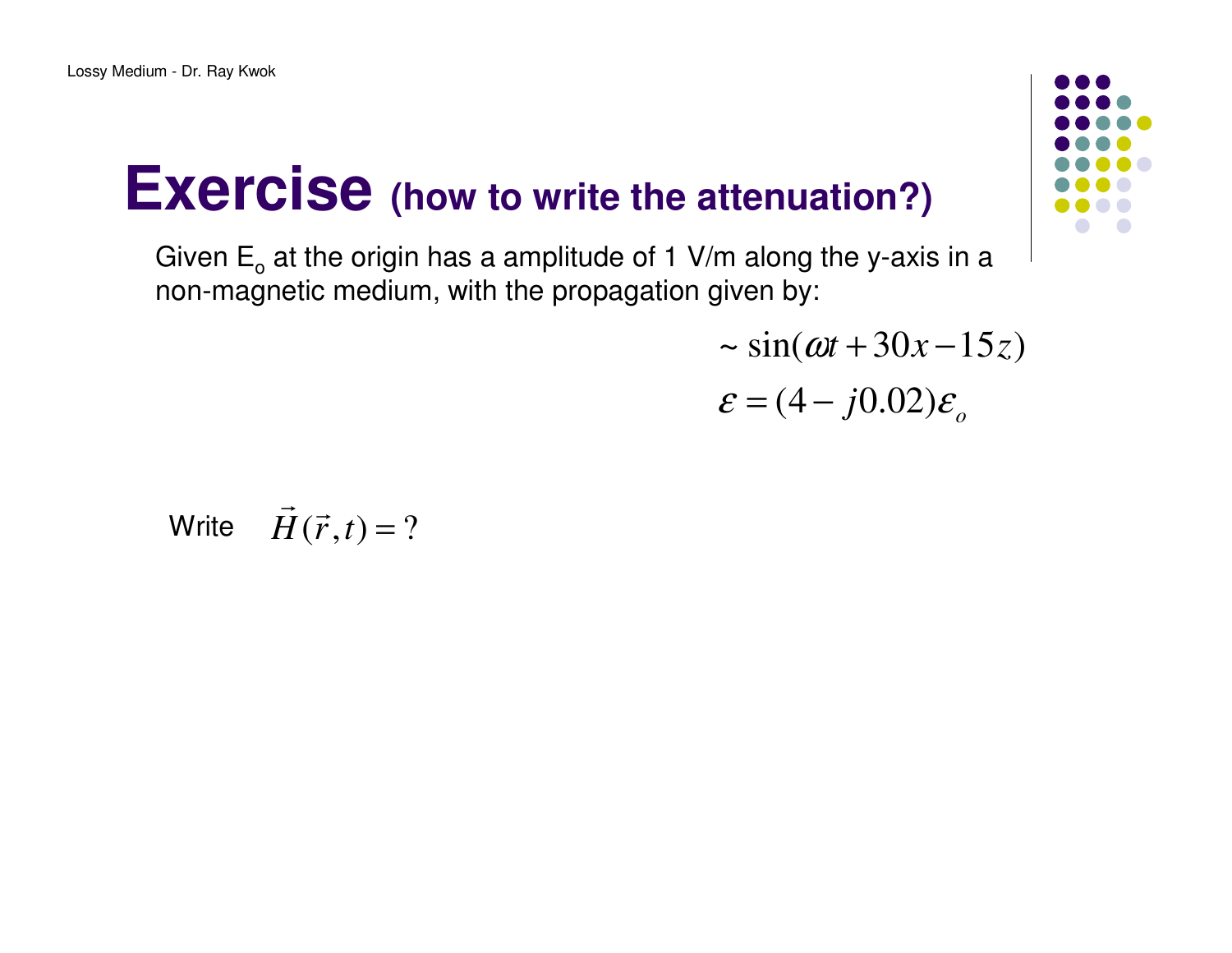### **Surface resistance for conductors**



$$
J = \sigma E = J_0 e^{-\alpha z} e^{-j\beta z} = J_0 e^{-(1+j)z/\delta}
$$
  
\n
$$
I = \int \vec{J} \cdot d\vec{a} = J_0 w \int_0^\infty e^{-(1+j)z/\delta} dz = \frac{J_0 w \delta}{(1+j)} = \frac{J_0 w \delta}{\sqrt{2}} e^{-j\pi/4}
$$

$$
J_0 \overrightarrow{a} \overrightarrow{b} \overrightarrow{c}
$$
\n
$$
Z = \frac{V}{I} = \frac{1 + j}{\sigma \delta} L \qquad \text{on surface}
$$
\n
$$
Z = \frac{V}{I} = \frac{1 + j}{\sigma \delta} L \equiv Z_s \frac{L}{w} \qquad \text{similar to R & p}
$$
\n
$$
Z_s = \frac{1 + j}{\sigma \delta} \qquad \text{surface impedance } (\Omega)
$$